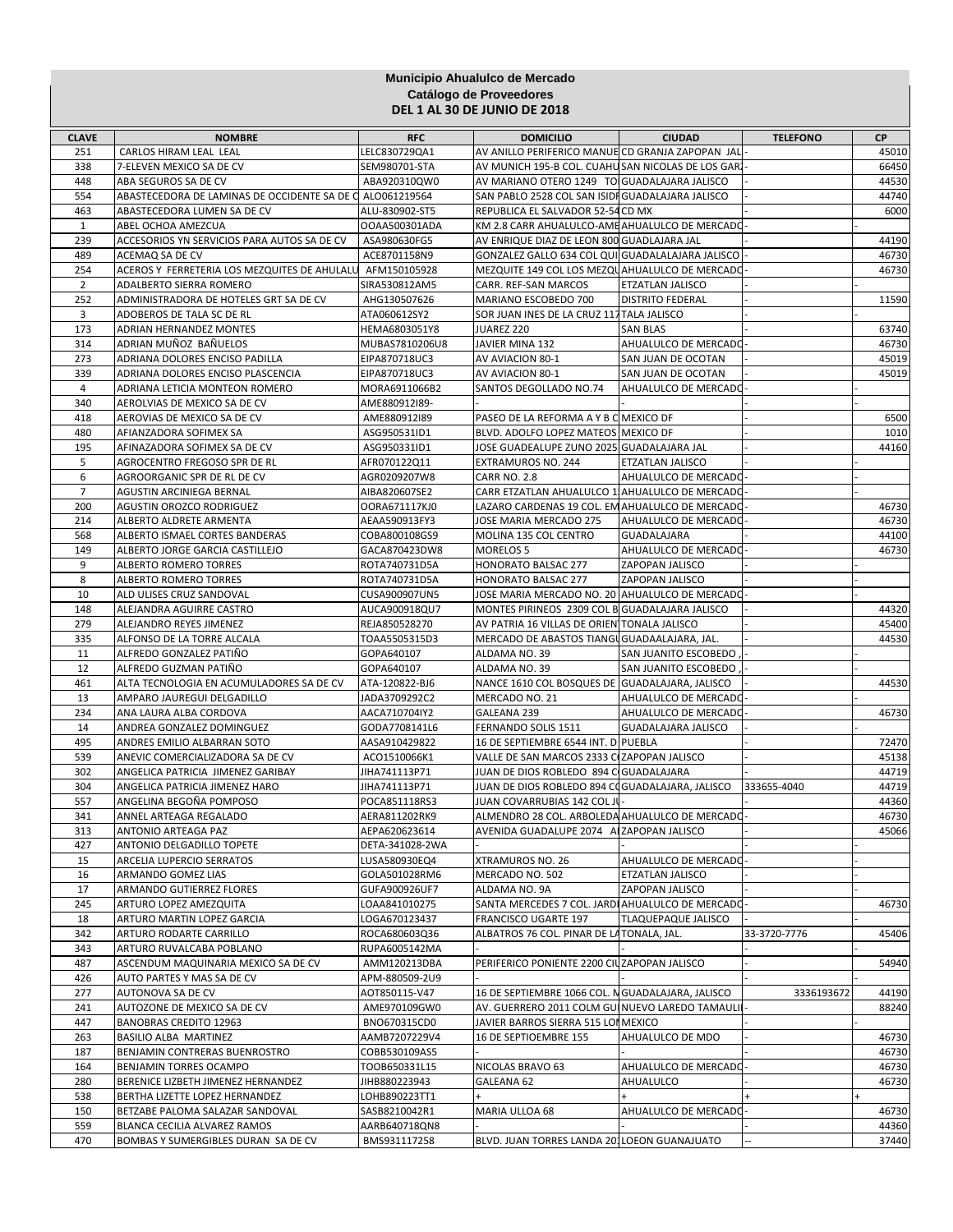| Catálogo de Proveedores<br><b>DEL 1 AL 30 DE JUNIO DE 2018</b><br>BAL-090218-9W8<br>AV. VALLARTA 3959 LOCAL B ZOZAPOPAN, JAL<br>344<br>BORSAMEX ALIMENTOS SA DE CV<br>45049<br>567<br>46730<br>BRENDA JAZ, MIN IBARRA GALVEZ<br>IAGB891226F33<br>543<br>SENDA DE LAS CHINAS 78 COL ZAPOPAN JALISCO<br>45060<br>BRENDA KARINA SALINAS VELAZQUILLO<br>SAVB9402019B7<br>INTERIOR MERCADO MUNICIP/AHUALULCO DE MERCADO<br>319<br>BRENDA YADIRA RAMOS SALAZAR<br>RASB7505124B7<br>46730<br>219<br>EDISON 1235 NORTE<br>MONTERREY, NUEVO LEO<br>64480<br>CADENA COMERCIAL OXXO SA DE CV<br>CCO-8605231N4<br>PROLONGACION ALCALDE NO. ZAPOPAN JALISCO<br>19<br>CAFFIL MOTORES RECONSTRUIDOS SA DE CV<br>CMR0309268M4<br>20<br>PERIFERICO SUR 6360<br>CAMIONERA DE JALISCO SA DE CV<br>CJA-061016-ALA<br><b>TLAQUEPAQUE JALISCO</b><br>21<br>CRE0109299E7<br>AVENIDA ARAUCARIAS NO 62 XALAPA VER<br>CAMPOS REYEROS Y CIA SA DE CV<br>253<br>CARGLAS DE MEXICO SA DE CV<br>CME080902AU7<br>AV COLON 1664 COL DEL FRESI GUADALAJARA<br>44909<br>508<br>MEOC8301283R9<br>CARLOS ABRAHAM MENDOZA OLIVARES<br>326<br>CARLOS EMILIO LARA TAPIA<br>LATC710703IK5<br>CARRETERA EL REFUGIO SAN MITEUCHITLAN JAL<br>46760<br>MISION DE SAN ANTONIO 6144 ZAPOPAN JALISCO<br>45030<br>288<br>CARLOS ERNESTO RODRIGUEZ CASILLAS<br>ROCC780919197<br>345<br>CARLOS HIRAM LEAL LEAL<br>LELC830729QA1<br>AV ANILLO PERIFERICO MANUE CD GRANJA ZAPOPAN JAL<br>45010<br>1ERA REFORMA 13-D COL. CEN AMECA, JALISCO<br>46600<br>460<br>CARLOS JOEL MURILLO GOMEZ<br>MUGC-700715-EA9<br>22<br>CARLOS MEJIA SANCHEZ<br>MESC830809SKA<br>ZARAGOZA 319<br>TONALA, JALISCO<br>411<br>CARLOS OCAMPO PELAYO<br>OAPC7410319Z7<br>23<br>CARLOS ROBERTO GARCIA GODOY<br>GAGC7506041Z4<br>OSCAR WILDE NO. 5703<br>ZAPOPAN JALISCO<br>CARMEN NUÑO CORONA<br>AHUALULCO DE MERCADO<br>24<br>NUCC5111022F1<br>DIAZ MIRON NO. 61<br>320<br>CASA CONSTRUCTORA ELEMENTOS S DE RL DE CV<br>AVENIDA VALLARTA 6503 F19/ZAPOPAN JALISCO<br>45010<br>CCE141016EX5<br>248<br>CECASP MEXICO S DE RL DE CV<br>HIDALGO 502 COL. LOA ALTOS SAN PEDRO TLAQUEPAQU<br>3333365441<br>45520<br>CME140403-QQ2<br>250<br>CELIA CRISTINA HUERTA RUIZ<br>HUCR5707119G0<br>46730<br>222<br>ENRIQUE DIAZ DE LEON 636<br>-GUADALAJARA, JALISCO 33 38257500<br>44180<br>CENTRAL DE DIAGNOSTICO TOLSA SA DE CV<br>CDT-820712JR7<br>346<br>CENTURIA COMERCIAL MOTORS SA DE CV<br>CCM0206117VA<br>FRANCISCO SILVAR ROMERO 4 TLAQUEPAQUE JALISCO<br>45559<br>6600<br>498<br>AV PASEO DE LA REFORMA 164 CIUDAD DE MEXICO<br>CFE SUMINISTRADOR DE SERVICIOS BASICOS<br>CSS160330CP7<br>25<br>CINDI AMAIRANI VAZQUEZ MUÑOZ<br>VAMC910414KR7<br><b>BUGAMBILIA 476</b><br><b>GUADALAJARA JALISCO</b><br>CLAUDIA ELIZABETH PALAFOX BECERRA<br>SAN IGNACIO 2657 COL ESPERA GUADALAJARA<br>347<br>PABC7112191N1<br>44300<br>348<br>AV TOPACIO 2331 NO. R BOSQI GUADALAJARA<br>44530<br>COFINNAL SA DE CV<br>COF140910B3A<br>COLEGIO DE CONTADORES PUBLICOS DE GUADALAJA CCP760116916<br>OSCAR WILDE 5561 JARDINES V ZAPOPAN JALISCO<br>349<br>218<br>COMBUS-EXPRESS SA DE CV<br>CEX-9809213U5<br><b>LA LUNA 2495</b><br>GUADALAJARA, JALISCO<br>44520<br>MORELOS 785A COL. CENTRO<br>COMBUSTIBLES ADITIVOS Y SERVICIOS MAGICOS S DI CAS000831-GQ5<br>GUADALAJARA, JALISCO<br>350<br>44100<br>225<br>COMBUSTIBLES TRITON SA DE CV<br>CTR030131-151<br>433<br>CCI130918M9A<br>ACUEDUCTO 7 LOMAS DE SANTLAQUEPAQUE JALISCO<br>45589<br>COMERCIAL CHILAM BALAM SA DE CV<br>524<br>COMERCIAL LLANTERA TAPATI SA DE CV<br>+++++++++++++<br>$+$<br>$\ddot{}$<br>VALLARTA 2982<br>351<br>COMERCIALIZADORA ALIMENTICIA ARCOS SA DE CV<br>CAA040401GQ4-<br>352<br>COMERCIALIZADORA BALOMA SA DE CV<br>CBA090928R96<br>PROL GONZALEZ GALLO 2087 V GUADALAJARA JAL<br>45601<br>26<br>CDA1408215X2<br>A LAS LLANURAS 337<br>ZAPOPAN JALISCO<br>COMERCIALIZADORA DALIRA SA DE CV<br>536<br>COMERCIALIZADORA DE MARISCOS MK SANTA LUCIA +++++++++++++++++++<br>27<br>COMERCIALIZADORA EL BRONCO DE PLATA SA DE CV CBP130130FKA<br>RAFAEL RUIZ RIVERA NO. 3362 GUADALAJARA JALISCO<br>28<br>COMERCIALIZADORA INDUSTRIAL DE ZAPOPAN SA DI CIZ060810FL4<br>PRIVADA ABEL SALGADO VELAZ ZAPOPAN JALISCO<br>221<br>COMERCIALIZADORA JINKJET LASSER SA DE CV<br>CJL101112-3Z6<br>29<br>COMERCIALIZADORA RESTER SA DE CV<br>CRE140822FZ1<br>A LAS LLANURAS 337<br>ZAPOPAN JALISCO<br>COMIDAS Y CARNES SELECTAS MINERVA SA DE CV<br>CCS760124JC5<br>VALLARTA 2802 SAN LUCAS<br><b>GUADALAJARA JAL.</b><br>417<br>44690<br>147<br>AV.PASEO DE LA REFORMA 164 CD.MEXICO<br>6600<br>COMISION FEDERAL DE ELECTRICIDAD<br>CFE370814-QI0<br>30<br>COMPONENTES Y SERVICIOS FLETXA SA DE CV<br>CSF140506P5A<br>SAN LUIS GONZAGA 5248-15 ZAPOPAN JALISCO<br>COMPU-ELECTRONICAMOTRIZ S. DE R.L. DE C.V.<br>COM130319UD0<br>20 DE NOVIEMBRE 172 COL AN GUADALAJARA JALISCO<br>44450<br>413<br>31<br>AHUALULCO DE MERCADO<br>CONCEPCION VEGA OROZCO<br>VEOC6112077Y9<br>DEGOLLADO NO. 62-A<br>268<br>CONCESIONARIA AUTOPISTA GUADALAJARA TEPIC SA<br>CAG110830A23<br>LAGO ZURICH 245 AMLPLIACIOI MESICO DISTRITO FEDERA<br>11529<br>485<br>CONCRESA DEL SUR SA DE CV<br>CSU141027A99<br>PAVO 209 INT. 10 COL CENTRO GUADALAJARA JALISCO<br>44100<br>CONFEDERACION NACIONAL DE ORGANIZACIONES G<br>CNO360914UTA<br>46730<br>186<br>223<br>CONSECIONARIA DE CARRETERAS AUTOPISTAS Y LIBI CCA030306-LA6<br>LAGO ZURICH 245<br><b>MEXICO DF</b><br>11529<br>32<br>16 DE SEPTIEMBRE NO. 119<br>AHUALULCO DE MERCADO<br>CONSTRUCCIONES BARAM SA DE CV<br>CBA9906233J7<br>33<br>CONSTRUCTORA TAE SA DE CV<br>CTA100430RCA<br>SEBASTIAN ALLENDE NO. 109<br><b>TONALA JALISCO</b><br>34<br>CONSTRUCTORA TAE SA DE CV<br>SEBASTIAN ALLENDE NO. 109<br><b>TONALA JALISCO</b><br>CTA100430RCA<br>CONTINENTAL PAPER DE MEXICO SA DE CV<br>CPM-050502-1H8<br>AV COLON 1399 COL. MODERNI GUADALAJARA, JALISCO<br>462<br>35<br>COPIADORAS JAPONESAS SA DE CV<br>CJA850313GH3<br>AV. MEXICO 2627<br>GUADALAJARA JALISCO<br>353<br>COPPEL SA DE CV<br>REPUBLICA 2855 RECURSOS HI CUIACAN SINALOA<br>80105<br>COP920428Q20<br>274<br>CORPORATIVO COMGESER SA DE CV<br>CERRO AZUL 763-12<br>TLAQUEPAQUE<br>45580<br>CCO121217AP0<br>44910<br>354<br>CORPORATIVO ELECTRICO TAPATIO SA DE CV<br>PLEICANO 1015 COLONIA MORI GUADALAJARA JALISO<br>ECT8910235L1<br>355<br>CORPORATIVO ELECTRONICO PARNASA SA DE CV<br>CEP0612042L7-<br>356<br>CORPORATIVO EN BLINDAJE OCCIDENTAL SA DE CV<br>CB00209054B2<br>GLADIOLA NO. 27 COL TULIPANTLAJOMULCO DE ZUÑIGA<br>45640<br>330<br>CORPORATIVO SERGA SA DE CV<br>TABACHIN 34 COL LA HIGUERA TALA<br>45300<br>CSE121212L65<br>545<br>COSTCO DE MEXICO, S.A DE C.V.<br>CME910715UB9<br>ZAPOPAN, JALISCO<br>36<br>CR FORMAS SA DE CV<br>CFO101206HJ7<br>CALLE VOLCAN PARICUTIN NO. ZAPOPAN JALISCO<br>357<br>AV MARIANO OTERO 3507 LA ZAPOPAN JALISCO<br>45070<br>CRISTALERIA LA UNICA SA DE CV<br>CUN040524HK0<br>37<br>CUAHUTEMOC HERNANDEZ PATIÑO<br>HEPC570619N46<br>HEROICO BATALLON DE SAN BL SAN BLAS NAYARIT<br>217<br>CUCHILLAS Y REFACCIONES SA DE CV<br>CRE710114JV6<br>EULOGIO PARRA 2514<br>44657<br>GUADALAJARA JALISCO<br>38<br>DALTON AUTOMOTRIZ S DE RL DE CV<br>DAU0109242TA<br>LOPEZ MATEOS SUR 3780<br>ZAPOPAN JALISCO<br>205<br>AV PERIFERICO PONIENTE 1500 ZAPOPAN JALISCO<br>DAYNEMA BLINDAJES SA DE CV<br>DBL0711089A6<br>45019<br>358<br>DEMIS ITZULT RIVERA MORA<br>RIMD7507033T7<br>ANGULO 12 Z COL CENTRO BAI GUADALAJARA<br>44280 |  | Municipio Ahualulco de Mercado |  |  |
|-------------------------------------------------------------------------------------------------------------------------------------------------------------------------------------------------------------------------------------------------------------------------------------------------------------------------------------------------------------------------------------------------------------------------------------------------------------------------------------------------------------------------------------------------------------------------------------------------------------------------------------------------------------------------------------------------------------------------------------------------------------------------------------------------------------------------------------------------------------------------------------------------------------------------------------------------------------------------------------------------------------------------------------------------------------------------------------------------------------------------------------------------------------------------------------------------------------------------------------------------------------------------------------------------------------------------------------------------------------------------------------------------------------------------------------------------------------------------------------------------------------------------------------------------------------------------------------------------------------------------------------------------------------------------------------------------------------------------------------------------------------------------------------------------------------------------------------------------------------------------------------------------------------------------------------------------------------------------------------------------------------------------------------------------------------------------------------------------------------------------------------------------------------------------------------------------------------------------------------------------------------------------------------------------------------------------------------------------------------------------------------------------------------------------------------------------------------------------------------------------------------------------------------------------------------------------------------------------------------------------------------------------------------------------------------------------------------------------------------------------------------------------------------------------------------------------------------------------------------------------------------------------------------------------------------------------------------------------------------------------------------------------------------------------------------------------------------------------------------------------------------------------------------------------------------------------------------------------------------------------------------------------------------------------------------------------------------------------------------------------------------------------------------------------------------------------------------------------------------------------------------------------------------------------------------------------------------------------------------------------------------------------------------------------------------------------------------------------------------------------------------------------------------------------------------------------------------------------------------------------------------------------------------------------------------------------------------------------------------------------------------------------------------------------------------------------------------------------------------------------------------------------------------------------------------------------------------------------------------------------------------------------------------------------------------------------------------------------------------------------------------------------------------------------------------------------------------------------------------------------------------------------------------------------------------------------------------------------------------------------------------------------------------------------------------------------------------------------------------------------------------------------------------------------------------------------------------------------------------------------------------------------------------------------------------------------------------------------------------------------------------------------------------------------------------------------------------------------------------------------------------------------------------------------------------------------------------------------------------------------------------------------------------------------------------------------------------------------------------------------------------------------------------------------------------------------------------------------------------------------------------------------------------------------------------------------------------------------------------------------------------------------------------------------------------------------------------------------------------------------------------------------------------------------------------------------------------------------------------------------------------------------------------------------------------------------------------------------------------------------------------------------------------------------------------------------------------------------------------------------------------------------------------------------------------------------------------------------------------------------------------------------------------------------------------------------------------------------------------------------------------------------------------------------------------------------------------------------------------------------------------------------------------------------------------------------------------------------------------------------------------------------------------------------------------------------------------------------------------------------------------------------------------------------------------------------------------------------------------------------------------------------------------------------------------------------------------------------------------------------------------------------------------------------------------------------------------------------------------------------------------------------------------------------------------------------------------------------------------------------------------------------------------------------------------------------------------------------------------------------------------------------------------------------------------------------------------|--|--------------------------------|--|--|
|                                                                                                                                                                                                                                                                                                                                                                                                                                                                                                                                                                                                                                                                                                                                                                                                                                                                                                                                                                                                                                                                                                                                                                                                                                                                                                                                                                                                                                                                                                                                                                                                                                                                                                                                                                                                                                                                                                                                                                                                                                                                                                                                                                                                                                                                                                                                                                                                                                                                                                                                                                                                                                                                                                                                                                                                                                                                                                                                                                                                                                                                                                                                                                                                                                                                                                                                                                                                                                                                                                                                                                                                                                                                                                                                                                                                                                                                                                                                                                                                                                                                                                                                                                                                                                                                                                                                                                                                                                                                                                                                                                                                                                                                                                                                                                                                                                                                                                                                                                                                                                                                                                                                                                                                                                                                                                                                                                                                                                                                                                                                                                                                                                                                                                                                                                                                                                                                                                                                                                                                                                                                                                                                                                                                                                                                                                                                                                                                                                                                                                                                                                                                                                                                                                                                                                                                                                                                                                                                                                                                                                                                                                                                                                                                                                                                                                                                                                                                                                                             |  |                                |  |  |
|                                                                                                                                                                                                                                                                                                                                                                                                                                                                                                                                                                                                                                                                                                                                                                                                                                                                                                                                                                                                                                                                                                                                                                                                                                                                                                                                                                                                                                                                                                                                                                                                                                                                                                                                                                                                                                                                                                                                                                                                                                                                                                                                                                                                                                                                                                                                                                                                                                                                                                                                                                                                                                                                                                                                                                                                                                                                                                                                                                                                                                                                                                                                                                                                                                                                                                                                                                                                                                                                                                                                                                                                                                                                                                                                                                                                                                                                                                                                                                                                                                                                                                                                                                                                                                                                                                                                                                                                                                                                                                                                                                                                                                                                                                                                                                                                                                                                                                                                                                                                                                                                                                                                                                                                                                                                                                                                                                                                                                                                                                                                                                                                                                                                                                                                                                                                                                                                                                                                                                                                                                                                                                                                                                                                                                                                                                                                                                                                                                                                                                                                                                                                                                                                                                                                                                                                                                                                                                                                                                                                                                                                                                                                                                                                                                                                                                                                                                                                                                                             |  |                                |  |  |
|                                                                                                                                                                                                                                                                                                                                                                                                                                                                                                                                                                                                                                                                                                                                                                                                                                                                                                                                                                                                                                                                                                                                                                                                                                                                                                                                                                                                                                                                                                                                                                                                                                                                                                                                                                                                                                                                                                                                                                                                                                                                                                                                                                                                                                                                                                                                                                                                                                                                                                                                                                                                                                                                                                                                                                                                                                                                                                                                                                                                                                                                                                                                                                                                                                                                                                                                                                                                                                                                                                                                                                                                                                                                                                                                                                                                                                                                                                                                                                                                                                                                                                                                                                                                                                                                                                                                                                                                                                                                                                                                                                                                                                                                                                                                                                                                                                                                                                                                                                                                                                                                                                                                                                                                                                                                                                                                                                                                                                                                                                                                                                                                                                                                                                                                                                                                                                                                                                                                                                                                                                                                                                                                                                                                                                                                                                                                                                                                                                                                                                                                                                                                                                                                                                                                                                                                                                                                                                                                                                                                                                                                                                                                                                                                                                                                                                                                                                                                                                                             |  |                                |  |  |
|                                                                                                                                                                                                                                                                                                                                                                                                                                                                                                                                                                                                                                                                                                                                                                                                                                                                                                                                                                                                                                                                                                                                                                                                                                                                                                                                                                                                                                                                                                                                                                                                                                                                                                                                                                                                                                                                                                                                                                                                                                                                                                                                                                                                                                                                                                                                                                                                                                                                                                                                                                                                                                                                                                                                                                                                                                                                                                                                                                                                                                                                                                                                                                                                                                                                                                                                                                                                                                                                                                                                                                                                                                                                                                                                                                                                                                                                                                                                                                                                                                                                                                                                                                                                                                                                                                                                                                                                                                                                                                                                                                                                                                                                                                                                                                                                                                                                                                                                                                                                                                                                                                                                                                                                                                                                                                                                                                                                                                                                                                                                                                                                                                                                                                                                                                                                                                                                                                                                                                                                                                                                                                                                                                                                                                                                                                                                                                                                                                                                                                                                                                                                                                                                                                                                                                                                                                                                                                                                                                                                                                                                                                                                                                                                                                                                                                                                                                                                                                                             |  |                                |  |  |
|                                                                                                                                                                                                                                                                                                                                                                                                                                                                                                                                                                                                                                                                                                                                                                                                                                                                                                                                                                                                                                                                                                                                                                                                                                                                                                                                                                                                                                                                                                                                                                                                                                                                                                                                                                                                                                                                                                                                                                                                                                                                                                                                                                                                                                                                                                                                                                                                                                                                                                                                                                                                                                                                                                                                                                                                                                                                                                                                                                                                                                                                                                                                                                                                                                                                                                                                                                                                                                                                                                                                                                                                                                                                                                                                                                                                                                                                                                                                                                                                                                                                                                                                                                                                                                                                                                                                                                                                                                                                                                                                                                                                                                                                                                                                                                                                                                                                                                                                                                                                                                                                                                                                                                                                                                                                                                                                                                                                                                                                                                                                                                                                                                                                                                                                                                                                                                                                                                                                                                                                                                                                                                                                                                                                                                                                                                                                                                                                                                                                                                                                                                                                                                                                                                                                                                                                                                                                                                                                                                                                                                                                                                                                                                                                                                                                                                                                                                                                                                                             |  |                                |  |  |
|                                                                                                                                                                                                                                                                                                                                                                                                                                                                                                                                                                                                                                                                                                                                                                                                                                                                                                                                                                                                                                                                                                                                                                                                                                                                                                                                                                                                                                                                                                                                                                                                                                                                                                                                                                                                                                                                                                                                                                                                                                                                                                                                                                                                                                                                                                                                                                                                                                                                                                                                                                                                                                                                                                                                                                                                                                                                                                                                                                                                                                                                                                                                                                                                                                                                                                                                                                                                                                                                                                                                                                                                                                                                                                                                                                                                                                                                                                                                                                                                                                                                                                                                                                                                                                                                                                                                                                                                                                                                                                                                                                                                                                                                                                                                                                                                                                                                                                                                                                                                                                                                                                                                                                                                                                                                                                                                                                                                                                                                                                                                                                                                                                                                                                                                                                                                                                                                                                                                                                                                                                                                                                                                                                                                                                                                                                                                                                                                                                                                                                                                                                                                                                                                                                                                                                                                                                                                                                                                                                                                                                                                                                                                                                                                                                                                                                                                                                                                                                                             |  |                                |  |  |
|                                                                                                                                                                                                                                                                                                                                                                                                                                                                                                                                                                                                                                                                                                                                                                                                                                                                                                                                                                                                                                                                                                                                                                                                                                                                                                                                                                                                                                                                                                                                                                                                                                                                                                                                                                                                                                                                                                                                                                                                                                                                                                                                                                                                                                                                                                                                                                                                                                                                                                                                                                                                                                                                                                                                                                                                                                                                                                                                                                                                                                                                                                                                                                                                                                                                                                                                                                                                                                                                                                                                                                                                                                                                                                                                                                                                                                                                                                                                                                                                                                                                                                                                                                                                                                                                                                                                                                                                                                                                                                                                                                                                                                                                                                                                                                                                                                                                                                                                                                                                                                                                                                                                                                                                                                                                                                                                                                                                                                                                                                                                                                                                                                                                                                                                                                                                                                                                                                                                                                                                                                                                                                                                                                                                                                                                                                                                                                                                                                                                                                                                                                                                                                                                                                                                                                                                                                                                                                                                                                                                                                                                                                                                                                                                                                                                                                                                                                                                                                                             |  |                                |  |  |
|                                                                                                                                                                                                                                                                                                                                                                                                                                                                                                                                                                                                                                                                                                                                                                                                                                                                                                                                                                                                                                                                                                                                                                                                                                                                                                                                                                                                                                                                                                                                                                                                                                                                                                                                                                                                                                                                                                                                                                                                                                                                                                                                                                                                                                                                                                                                                                                                                                                                                                                                                                                                                                                                                                                                                                                                                                                                                                                                                                                                                                                                                                                                                                                                                                                                                                                                                                                                                                                                                                                                                                                                                                                                                                                                                                                                                                                                                                                                                                                                                                                                                                                                                                                                                                                                                                                                                                                                                                                                                                                                                                                                                                                                                                                                                                                                                                                                                                                                                                                                                                                                                                                                                                                                                                                                                                                                                                                                                                                                                                                                                                                                                                                                                                                                                                                                                                                                                                                                                                                                                                                                                                                                                                                                                                                                                                                                                                                                                                                                                                                                                                                                                                                                                                                                                                                                                                                                                                                                                                                                                                                                                                                                                                                                                                                                                                                                                                                                                                                             |  |                                |  |  |
|                                                                                                                                                                                                                                                                                                                                                                                                                                                                                                                                                                                                                                                                                                                                                                                                                                                                                                                                                                                                                                                                                                                                                                                                                                                                                                                                                                                                                                                                                                                                                                                                                                                                                                                                                                                                                                                                                                                                                                                                                                                                                                                                                                                                                                                                                                                                                                                                                                                                                                                                                                                                                                                                                                                                                                                                                                                                                                                                                                                                                                                                                                                                                                                                                                                                                                                                                                                                                                                                                                                                                                                                                                                                                                                                                                                                                                                                                                                                                                                                                                                                                                                                                                                                                                                                                                                                                                                                                                                                                                                                                                                                                                                                                                                                                                                                                                                                                                                                                                                                                                                                                                                                                                                                                                                                                                                                                                                                                                                                                                                                                                                                                                                                                                                                                                                                                                                                                                                                                                                                                                                                                                                                                                                                                                                                                                                                                                                                                                                                                                                                                                                                                                                                                                                                                                                                                                                                                                                                                                                                                                                                                                                                                                                                                                                                                                                                                                                                                                                             |  |                                |  |  |
|                                                                                                                                                                                                                                                                                                                                                                                                                                                                                                                                                                                                                                                                                                                                                                                                                                                                                                                                                                                                                                                                                                                                                                                                                                                                                                                                                                                                                                                                                                                                                                                                                                                                                                                                                                                                                                                                                                                                                                                                                                                                                                                                                                                                                                                                                                                                                                                                                                                                                                                                                                                                                                                                                                                                                                                                                                                                                                                                                                                                                                                                                                                                                                                                                                                                                                                                                                                                                                                                                                                                                                                                                                                                                                                                                                                                                                                                                                                                                                                                                                                                                                                                                                                                                                                                                                                                                                                                                                                                                                                                                                                                                                                                                                                                                                                                                                                                                                                                                                                                                                                                                                                                                                                                                                                                                                                                                                                                                                                                                                                                                                                                                                                                                                                                                                                                                                                                                                                                                                                                                                                                                                                                                                                                                                                                                                                                                                                                                                                                                                                                                                                                                                                                                                                                                                                                                                                                                                                                                                                                                                                                                                                                                                                                                                                                                                                                                                                                                                                             |  |                                |  |  |
|                                                                                                                                                                                                                                                                                                                                                                                                                                                                                                                                                                                                                                                                                                                                                                                                                                                                                                                                                                                                                                                                                                                                                                                                                                                                                                                                                                                                                                                                                                                                                                                                                                                                                                                                                                                                                                                                                                                                                                                                                                                                                                                                                                                                                                                                                                                                                                                                                                                                                                                                                                                                                                                                                                                                                                                                                                                                                                                                                                                                                                                                                                                                                                                                                                                                                                                                                                                                                                                                                                                                                                                                                                                                                                                                                                                                                                                                                                                                                                                                                                                                                                                                                                                                                                                                                                                                                                                                                                                                                                                                                                                                                                                                                                                                                                                                                                                                                                                                                                                                                                                                                                                                                                                                                                                                                                                                                                                                                                                                                                                                                                                                                                                                                                                                                                                                                                                                                                                                                                                                                                                                                                                                                                                                                                                                                                                                                                                                                                                                                                                                                                                                                                                                                                                                                                                                                                                                                                                                                                                                                                                                                                                                                                                                                                                                                                                                                                                                                                                             |  |                                |  |  |
|                                                                                                                                                                                                                                                                                                                                                                                                                                                                                                                                                                                                                                                                                                                                                                                                                                                                                                                                                                                                                                                                                                                                                                                                                                                                                                                                                                                                                                                                                                                                                                                                                                                                                                                                                                                                                                                                                                                                                                                                                                                                                                                                                                                                                                                                                                                                                                                                                                                                                                                                                                                                                                                                                                                                                                                                                                                                                                                                                                                                                                                                                                                                                                                                                                                                                                                                                                                                                                                                                                                                                                                                                                                                                                                                                                                                                                                                                                                                                                                                                                                                                                                                                                                                                                                                                                                                                                                                                                                                                                                                                                                                                                                                                                                                                                                                                                                                                                                                                                                                                                                                                                                                                                                                                                                                                                                                                                                                                                                                                                                                                                                                                                                                                                                                                                                                                                                                                                                                                                                                                                                                                                                                                                                                                                                                                                                                                                                                                                                                                                                                                                                                                                                                                                                                                                                                                                                                                                                                                                                                                                                                                                                                                                                                                                                                                                                                                                                                                                                             |  |                                |  |  |
|                                                                                                                                                                                                                                                                                                                                                                                                                                                                                                                                                                                                                                                                                                                                                                                                                                                                                                                                                                                                                                                                                                                                                                                                                                                                                                                                                                                                                                                                                                                                                                                                                                                                                                                                                                                                                                                                                                                                                                                                                                                                                                                                                                                                                                                                                                                                                                                                                                                                                                                                                                                                                                                                                                                                                                                                                                                                                                                                                                                                                                                                                                                                                                                                                                                                                                                                                                                                                                                                                                                                                                                                                                                                                                                                                                                                                                                                                                                                                                                                                                                                                                                                                                                                                                                                                                                                                                                                                                                                                                                                                                                                                                                                                                                                                                                                                                                                                                                                                                                                                                                                                                                                                                                                                                                                                                                                                                                                                                                                                                                                                                                                                                                                                                                                                                                                                                                                                                                                                                                                                                                                                                                                                                                                                                                                                                                                                                                                                                                                                                                                                                                                                                                                                                                                                                                                                                                                                                                                                                                                                                                                                                                                                                                                                                                                                                                                                                                                                                                             |  |                                |  |  |
|                                                                                                                                                                                                                                                                                                                                                                                                                                                                                                                                                                                                                                                                                                                                                                                                                                                                                                                                                                                                                                                                                                                                                                                                                                                                                                                                                                                                                                                                                                                                                                                                                                                                                                                                                                                                                                                                                                                                                                                                                                                                                                                                                                                                                                                                                                                                                                                                                                                                                                                                                                                                                                                                                                                                                                                                                                                                                                                                                                                                                                                                                                                                                                                                                                                                                                                                                                                                                                                                                                                                                                                                                                                                                                                                                                                                                                                                                                                                                                                                                                                                                                                                                                                                                                                                                                                                                                                                                                                                                                                                                                                                                                                                                                                                                                                                                                                                                                                                                                                                                                                                                                                                                                                                                                                                                                                                                                                                                                                                                                                                                                                                                                                                                                                                                                                                                                                                                                                                                                                                                                                                                                                                                                                                                                                                                                                                                                                                                                                                                                                                                                                                                                                                                                                                                                                                                                                                                                                                                                                                                                                                                                                                                                                                                                                                                                                                                                                                                                                             |  |                                |  |  |
|                                                                                                                                                                                                                                                                                                                                                                                                                                                                                                                                                                                                                                                                                                                                                                                                                                                                                                                                                                                                                                                                                                                                                                                                                                                                                                                                                                                                                                                                                                                                                                                                                                                                                                                                                                                                                                                                                                                                                                                                                                                                                                                                                                                                                                                                                                                                                                                                                                                                                                                                                                                                                                                                                                                                                                                                                                                                                                                                                                                                                                                                                                                                                                                                                                                                                                                                                                                                                                                                                                                                                                                                                                                                                                                                                                                                                                                                                                                                                                                                                                                                                                                                                                                                                                                                                                                                                                                                                                                                                                                                                                                                                                                                                                                                                                                                                                                                                                                                                                                                                                                                                                                                                                                                                                                                                                                                                                                                                                                                                                                                                                                                                                                                                                                                                                                                                                                                                                                                                                                                                                                                                                                                                                                                                                                                                                                                                                                                                                                                                                                                                                                                                                                                                                                                                                                                                                                                                                                                                                                                                                                                                                                                                                                                                                                                                                                                                                                                                                                             |  |                                |  |  |
|                                                                                                                                                                                                                                                                                                                                                                                                                                                                                                                                                                                                                                                                                                                                                                                                                                                                                                                                                                                                                                                                                                                                                                                                                                                                                                                                                                                                                                                                                                                                                                                                                                                                                                                                                                                                                                                                                                                                                                                                                                                                                                                                                                                                                                                                                                                                                                                                                                                                                                                                                                                                                                                                                                                                                                                                                                                                                                                                                                                                                                                                                                                                                                                                                                                                                                                                                                                                                                                                                                                                                                                                                                                                                                                                                                                                                                                                                                                                                                                                                                                                                                                                                                                                                                                                                                                                                                                                                                                                                                                                                                                                                                                                                                                                                                                                                                                                                                                                                                                                                                                                                                                                                                                                                                                                                                                                                                                                                                                                                                                                                                                                                                                                                                                                                                                                                                                                                                                                                                                                                                                                                                                                                                                                                                                                                                                                                                                                                                                                                                                                                                                                                                                                                                                                                                                                                                                                                                                                                                                                                                                                                                                                                                                                                                                                                                                                                                                                                                                             |  |                                |  |  |
|                                                                                                                                                                                                                                                                                                                                                                                                                                                                                                                                                                                                                                                                                                                                                                                                                                                                                                                                                                                                                                                                                                                                                                                                                                                                                                                                                                                                                                                                                                                                                                                                                                                                                                                                                                                                                                                                                                                                                                                                                                                                                                                                                                                                                                                                                                                                                                                                                                                                                                                                                                                                                                                                                                                                                                                                                                                                                                                                                                                                                                                                                                                                                                                                                                                                                                                                                                                                                                                                                                                                                                                                                                                                                                                                                                                                                                                                                                                                                                                                                                                                                                                                                                                                                                                                                                                                                                                                                                                                                                                                                                                                                                                                                                                                                                                                                                                                                                                                                                                                                                                                                                                                                                                                                                                                                                                                                                                                                                                                                                                                                                                                                                                                                                                                                                                                                                                                                                                                                                                                                                                                                                                                                                                                                                                                                                                                                                                                                                                                                                                                                                                                                                                                                                                                                                                                                                                                                                                                                                                                                                                                                                                                                                                                                                                                                                                                                                                                                                                             |  |                                |  |  |
|                                                                                                                                                                                                                                                                                                                                                                                                                                                                                                                                                                                                                                                                                                                                                                                                                                                                                                                                                                                                                                                                                                                                                                                                                                                                                                                                                                                                                                                                                                                                                                                                                                                                                                                                                                                                                                                                                                                                                                                                                                                                                                                                                                                                                                                                                                                                                                                                                                                                                                                                                                                                                                                                                                                                                                                                                                                                                                                                                                                                                                                                                                                                                                                                                                                                                                                                                                                                                                                                                                                                                                                                                                                                                                                                                                                                                                                                                                                                                                                                                                                                                                                                                                                                                                                                                                                                                                                                                                                                                                                                                                                                                                                                                                                                                                                                                                                                                                                                                                                                                                                                                                                                                                                                                                                                                                                                                                                                                                                                                                                                                                                                                                                                                                                                                                                                                                                                                                                                                                                                                                                                                                                                                                                                                                                                                                                                                                                                                                                                                                                                                                                                                                                                                                                                                                                                                                                                                                                                                                                                                                                                                                                                                                                                                                                                                                                                                                                                                                                             |  |                                |  |  |
|                                                                                                                                                                                                                                                                                                                                                                                                                                                                                                                                                                                                                                                                                                                                                                                                                                                                                                                                                                                                                                                                                                                                                                                                                                                                                                                                                                                                                                                                                                                                                                                                                                                                                                                                                                                                                                                                                                                                                                                                                                                                                                                                                                                                                                                                                                                                                                                                                                                                                                                                                                                                                                                                                                                                                                                                                                                                                                                                                                                                                                                                                                                                                                                                                                                                                                                                                                                                                                                                                                                                                                                                                                                                                                                                                                                                                                                                                                                                                                                                                                                                                                                                                                                                                                                                                                                                                                                                                                                                                                                                                                                                                                                                                                                                                                                                                                                                                                                                                                                                                                                                                                                                                                                                                                                                                                                                                                                                                                                                                                                                                                                                                                                                                                                                                                                                                                                                                                                                                                                                                                                                                                                                                                                                                                                                                                                                                                                                                                                                                                                                                                                                                                                                                                                                                                                                                                                                                                                                                                                                                                                                                                                                                                                                                                                                                                                                                                                                                                                             |  |                                |  |  |
|                                                                                                                                                                                                                                                                                                                                                                                                                                                                                                                                                                                                                                                                                                                                                                                                                                                                                                                                                                                                                                                                                                                                                                                                                                                                                                                                                                                                                                                                                                                                                                                                                                                                                                                                                                                                                                                                                                                                                                                                                                                                                                                                                                                                                                                                                                                                                                                                                                                                                                                                                                                                                                                                                                                                                                                                                                                                                                                                                                                                                                                                                                                                                                                                                                                                                                                                                                                                                                                                                                                                                                                                                                                                                                                                                                                                                                                                                                                                                                                                                                                                                                                                                                                                                                                                                                                                                                                                                                                                                                                                                                                                                                                                                                                                                                                                                                                                                                                                                                                                                                                                                                                                                                                                                                                                                                                                                                                                                                                                                                                                                                                                                                                                                                                                                                                                                                                                                                                                                                                                                                                                                                                                                                                                                                                                                                                                                                                                                                                                                                                                                                                                                                                                                                                                                                                                                                                                                                                                                                                                                                                                                                                                                                                                                                                                                                                                                                                                                                                             |  |                                |  |  |
|                                                                                                                                                                                                                                                                                                                                                                                                                                                                                                                                                                                                                                                                                                                                                                                                                                                                                                                                                                                                                                                                                                                                                                                                                                                                                                                                                                                                                                                                                                                                                                                                                                                                                                                                                                                                                                                                                                                                                                                                                                                                                                                                                                                                                                                                                                                                                                                                                                                                                                                                                                                                                                                                                                                                                                                                                                                                                                                                                                                                                                                                                                                                                                                                                                                                                                                                                                                                                                                                                                                                                                                                                                                                                                                                                                                                                                                                                                                                                                                                                                                                                                                                                                                                                                                                                                                                                                                                                                                                                                                                                                                                                                                                                                                                                                                                                                                                                                                                                                                                                                                                                                                                                                                                                                                                                                                                                                                                                                                                                                                                                                                                                                                                                                                                                                                                                                                                                                                                                                                                                                                                                                                                                                                                                                                                                                                                                                                                                                                                                                                                                                                                                                                                                                                                                                                                                                                                                                                                                                                                                                                                                                                                                                                                                                                                                                                                                                                                                                                             |  |                                |  |  |
|                                                                                                                                                                                                                                                                                                                                                                                                                                                                                                                                                                                                                                                                                                                                                                                                                                                                                                                                                                                                                                                                                                                                                                                                                                                                                                                                                                                                                                                                                                                                                                                                                                                                                                                                                                                                                                                                                                                                                                                                                                                                                                                                                                                                                                                                                                                                                                                                                                                                                                                                                                                                                                                                                                                                                                                                                                                                                                                                                                                                                                                                                                                                                                                                                                                                                                                                                                                                                                                                                                                                                                                                                                                                                                                                                                                                                                                                                                                                                                                                                                                                                                                                                                                                                                                                                                                                                                                                                                                                                                                                                                                                                                                                                                                                                                                                                                                                                                                                                                                                                                                                                                                                                                                                                                                                                                                                                                                                                                                                                                                                                                                                                                                                                                                                                                                                                                                                                                                                                                                                                                                                                                                                                                                                                                                                                                                                                                                                                                                                                                                                                                                                                                                                                                                                                                                                                                                                                                                                                                                                                                                                                                                                                                                                                                                                                                                                                                                                                                                             |  |                                |  |  |
|                                                                                                                                                                                                                                                                                                                                                                                                                                                                                                                                                                                                                                                                                                                                                                                                                                                                                                                                                                                                                                                                                                                                                                                                                                                                                                                                                                                                                                                                                                                                                                                                                                                                                                                                                                                                                                                                                                                                                                                                                                                                                                                                                                                                                                                                                                                                                                                                                                                                                                                                                                                                                                                                                                                                                                                                                                                                                                                                                                                                                                                                                                                                                                                                                                                                                                                                                                                                                                                                                                                                                                                                                                                                                                                                                                                                                                                                                                                                                                                                                                                                                                                                                                                                                                                                                                                                                                                                                                                                                                                                                                                                                                                                                                                                                                                                                                                                                                                                                                                                                                                                                                                                                                                                                                                                                                                                                                                                                                                                                                                                                                                                                                                                                                                                                                                                                                                                                                                                                                                                                                                                                                                                                                                                                                                                                                                                                                                                                                                                                                                                                                                                                                                                                                                                                                                                                                                                                                                                                                                                                                                                                                                                                                                                                                                                                                                                                                                                                                                             |  |                                |  |  |
|                                                                                                                                                                                                                                                                                                                                                                                                                                                                                                                                                                                                                                                                                                                                                                                                                                                                                                                                                                                                                                                                                                                                                                                                                                                                                                                                                                                                                                                                                                                                                                                                                                                                                                                                                                                                                                                                                                                                                                                                                                                                                                                                                                                                                                                                                                                                                                                                                                                                                                                                                                                                                                                                                                                                                                                                                                                                                                                                                                                                                                                                                                                                                                                                                                                                                                                                                                                                                                                                                                                                                                                                                                                                                                                                                                                                                                                                                                                                                                                                                                                                                                                                                                                                                                                                                                                                                                                                                                                                                                                                                                                                                                                                                                                                                                                                                                                                                                                                                                                                                                                                                                                                                                                                                                                                                                                                                                                                                                                                                                                                                                                                                                                                                                                                                                                                                                                                                                                                                                                                                                                                                                                                                                                                                                                                                                                                                                                                                                                                                                                                                                                                                                                                                                                                                                                                                                                                                                                                                                                                                                                                                                                                                                                                                                                                                                                                                                                                                                                             |  |                                |  |  |
|                                                                                                                                                                                                                                                                                                                                                                                                                                                                                                                                                                                                                                                                                                                                                                                                                                                                                                                                                                                                                                                                                                                                                                                                                                                                                                                                                                                                                                                                                                                                                                                                                                                                                                                                                                                                                                                                                                                                                                                                                                                                                                                                                                                                                                                                                                                                                                                                                                                                                                                                                                                                                                                                                                                                                                                                                                                                                                                                                                                                                                                                                                                                                                                                                                                                                                                                                                                                                                                                                                                                                                                                                                                                                                                                                                                                                                                                                                                                                                                                                                                                                                                                                                                                                                                                                                                                                                                                                                                                                                                                                                                                                                                                                                                                                                                                                                                                                                                                                                                                                                                                                                                                                                                                                                                                                                                                                                                                                                                                                                                                                                                                                                                                                                                                                                                                                                                                                                                                                                                                                                                                                                                                                                                                                                                                                                                                                                                                                                                                                                                                                                                                                                                                                                                                                                                                                                                                                                                                                                                                                                                                                                                                                                                                                                                                                                                                                                                                                                                             |  |                                |  |  |
|                                                                                                                                                                                                                                                                                                                                                                                                                                                                                                                                                                                                                                                                                                                                                                                                                                                                                                                                                                                                                                                                                                                                                                                                                                                                                                                                                                                                                                                                                                                                                                                                                                                                                                                                                                                                                                                                                                                                                                                                                                                                                                                                                                                                                                                                                                                                                                                                                                                                                                                                                                                                                                                                                                                                                                                                                                                                                                                                                                                                                                                                                                                                                                                                                                                                                                                                                                                                                                                                                                                                                                                                                                                                                                                                                                                                                                                                                                                                                                                                                                                                                                                                                                                                                                                                                                                                                                                                                                                                                                                                                                                                                                                                                                                                                                                                                                                                                                                                                                                                                                                                                                                                                                                                                                                                                                                                                                                                                                                                                                                                                                                                                                                                                                                                                                                                                                                                                                                                                                                                                                                                                                                                                                                                                                                                                                                                                                                                                                                                                                                                                                                                                                                                                                                                                                                                                                                                                                                                                                                                                                                                                                                                                                                                                                                                                                                                                                                                                                                             |  |                                |  |  |
|                                                                                                                                                                                                                                                                                                                                                                                                                                                                                                                                                                                                                                                                                                                                                                                                                                                                                                                                                                                                                                                                                                                                                                                                                                                                                                                                                                                                                                                                                                                                                                                                                                                                                                                                                                                                                                                                                                                                                                                                                                                                                                                                                                                                                                                                                                                                                                                                                                                                                                                                                                                                                                                                                                                                                                                                                                                                                                                                                                                                                                                                                                                                                                                                                                                                                                                                                                                                                                                                                                                                                                                                                                                                                                                                                                                                                                                                                                                                                                                                                                                                                                                                                                                                                                                                                                                                                                                                                                                                                                                                                                                                                                                                                                                                                                                                                                                                                                                                                                                                                                                                                                                                                                                                                                                                                                                                                                                                                                                                                                                                                                                                                                                                                                                                                                                                                                                                                                                                                                                                                                                                                                                                                                                                                                                                                                                                                                                                                                                                                                                                                                                                                                                                                                                                                                                                                                                                                                                                                                                                                                                                                                                                                                                                                                                                                                                                                                                                                                                             |  |                                |  |  |
|                                                                                                                                                                                                                                                                                                                                                                                                                                                                                                                                                                                                                                                                                                                                                                                                                                                                                                                                                                                                                                                                                                                                                                                                                                                                                                                                                                                                                                                                                                                                                                                                                                                                                                                                                                                                                                                                                                                                                                                                                                                                                                                                                                                                                                                                                                                                                                                                                                                                                                                                                                                                                                                                                                                                                                                                                                                                                                                                                                                                                                                                                                                                                                                                                                                                                                                                                                                                                                                                                                                                                                                                                                                                                                                                                                                                                                                                                                                                                                                                                                                                                                                                                                                                                                                                                                                                                                                                                                                                                                                                                                                                                                                                                                                                                                                                                                                                                                                                                                                                                                                                                                                                                                                                                                                                                                                                                                                                                                                                                                                                                                                                                                                                                                                                                                                                                                                                                                                                                                                                                                                                                                                                                                                                                                                                                                                                                                                                                                                                                                                                                                                                                                                                                                                                                                                                                                                                                                                                                                                                                                                                                                                                                                                                                                                                                                                                                                                                                                                             |  |                                |  |  |
|                                                                                                                                                                                                                                                                                                                                                                                                                                                                                                                                                                                                                                                                                                                                                                                                                                                                                                                                                                                                                                                                                                                                                                                                                                                                                                                                                                                                                                                                                                                                                                                                                                                                                                                                                                                                                                                                                                                                                                                                                                                                                                                                                                                                                                                                                                                                                                                                                                                                                                                                                                                                                                                                                                                                                                                                                                                                                                                                                                                                                                                                                                                                                                                                                                                                                                                                                                                                                                                                                                                                                                                                                                                                                                                                                                                                                                                                                                                                                                                                                                                                                                                                                                                                                                                                                                                                                                                                                                                                                                                                                                                                                                                                                                                                                                                                                                                                                                                                                                                                                                                                                                                                                                                                                                                                                                                                                                                                                                                                                                                                                                                                                                                                                                                                                                                                                                                                                                                                                                                                                                                                                                                                                                                                                                                                                                                                                                                                                                                                                                                                                                                                                                                                                                                                                                                                                                                                                                                                                                                                                                                                                                                                                                                                                                                                                                                                                                                                                                                             |  |                                |  |  |
|                                                                                                                                                                                                                                                                                                                                                                                                                                                                                                                                                                                                                                                                                                                                                                                                                                                                                                                                                                                                                                                                                                                                                                                                                                                                                                                                                                                                                                                                                                                                                                                                                                                                                                                                                                                                                                                                                                                                                                                                                                                                                                                                                                                                                                                                                                                                                                                                                                                                                                                                                                                                                                                                                                                                                                                                                                                                                                                                                                                                                                                                                                                                                                                                                                                                                                                                                                                                                                                                                                                                                                                                                                                                                                                                                                                                                                                                                                                                                                                                                                                                                                                                                                                                                                                                                                                                                                                                                                                                                                                                                                                                                                                                                                                                                                                                                                                                                                                                                                                                                                                                                                                                                                                                                                                                                                                                                                                                                                                                                                                                                                                                                                                                                                                                                                                                                                                                                                                                                                                                                                                                                                                                                                                                                                                                                                                                                                                                                                                                                                                                                                                                                                                                                                                                                                                                                                                                                                                                                                                                                                                                                                                                                                                                                                                                                                                                                                                                                                                             |  |                                |  |  |
|                                                                                                                                                                                                                                                                                                                                                                                                                                                                                                                                                                                                                                                                                                                                                                                                                                                                                                                                                                                                                                                                                                                                                                                                                                                                                                                                                                                                                                                                                                                                                                                                                                                                                                                                                                                                                                                                                                                                                                                                                                                                                                                                                                                                                                                                                                                                                                                                                                                                                                                                                                                                                                                                                                                                                                                                                                                                                                                                                                                                                                                                                                                                                                                                                                                                                                                                                                                                                                                                                                                                                                                                                                                                                                                                                                                                                                                                                                                                                                                                                                                                                                                                                                                                                                                                                                                                                                                                                                                                                                                                                                                                                                                                                                                                                                                                                                                                                                                                                                                                                                                                                                                                                                                                                                                                                                                                                                                                                                                                                                                                                                                                                                                                                                                                                                                                                                                                                                                                                                                                                                                                                                                                                                                                                                                                                                                                                                                                                                                                                                                                                                                                                                                                                                                                                                                                                                                                                                                                                                                                                                                                                                                                                                                                                                                                                                                                                                                                                                                             |  |                                |  |  |
|                                                                                                                                                                                                                                                                                                                                                                                                                                                                                                                                                                                                                                                                                                                                                                                                                                                                                                                                                                                                                                                                                                                                                                                                                                                                                                                                                                                                                                                                                                                                                                                                                                                                                                                                                                                                                                                                                                                                                                                                                                                                                                                                                                                                                                                                                                                                                                                                                                                                                                                                                                                                                                                                                                                                                                                                                                                                                                                                                                                                                                                                                                                                                                                                                                                                                                                                                                                                                                                                                                                                                                                                                                                                                                                                                                                                                                                                                                                                                                                                                                                                                                                                                                                                                                                                                                                                                                                                                                                                                                                                                                                                                                                                                                                                                                                                                                                                                                                                                                                                                                                                                                                                                                                                                                                                                                                                                                                                                                                                                                                                                                                                                                                                                                                                                                                                                                                                                                                                                                                                                                                                                                                                                                                                                                                                                                                                                                                                                                                                                                                                                                                                                                                                                                                                                                                                                                                                                                                                                                                                                                                                                                                                                                                                                                                                                                                                                                                                                                                             |  |                                |  |  |
|                                                                                                                                                                                                                                                                                                                                                                                                                                                                                                                                                                                                                                                                                                                                                                                                                                                                                                                                                                                                                                                                                                                                                                                                                                                                                                                                                                                                                                                                                                                                                                                                                                                                                                                                                                                                                                                                                                                                                                                                                                                                                                                                                                                                                                                                                                                                                                                                                                                                                                                                                                                                                                                                                                                                                                                                                                                                                                                                                                                                                                                                                                                                                                                                                                                                                                                                                                                                                                                                                                                                                                                                                                                                                                                                                                                                                                                                                                                                                                                                                                                                                                                                                                                                                                                                                                                                                                                                                                                                                                                                                                                                                                                                                                                                                                                                                                                                                                                                                                                                                                                                                                                                                                                                                                                                                                                                                                                                                                                                                                                                                                                                                                                                                                                                                                                                                                                                                                                                                                                                                                                                                                                                                                                                                                                                                                                                                                                                                                                                                                                                                                                                                                                                                                                                                                                                                                                                                                                                                                                                                                                                                                                                                                                                                                                                                                                                                                                                                                                             |  |                                |  |  |
|                                                                                                                                                                                                                                                                                                                                                                                                                                                                                                                                                                                                                                                                                                                                                                                                                                                                                                                                                                                                                                                                                                                                                                                                                                                                                                                                                                                                                                                                                                                                                                                                                                                                                                                                                                                                                                                                                                                                                                                                                                                                                                                                                                                                                                                                                                                                                                                                                                                                                                                                                                                                                                                                                                                                                                                                                                                                                                                                                                                                                                                                                                                                                                                                                                                                                                                                                                                                                                                                                                                                                                                                                                                                                                                                                                                                                                                                                                                                                                                                                                                                                                                                                                                                                                                                                                                                                                                                                                                                                                                                                                                                                                                                                                                                                                                                                                                                                                                                                                                                                                                                                                                                                                                                                                                                                                                                                                                                                                                                                                                                                                                                                                                                                                                                                                                                                                                                                                                                                                                                                                                                                                                                                                                                                                                                                                                                                                                                                                                                                                                                                                                                                                                                                                                                                                                                                                                                                                                                                                                                                                                                                                                                                                                                                                                                                                                                                                                                                                                             |  |                                |  |  |
|                                                                                                                                                                                                                                                                                                                                                                                                                                                                                                                                                                                                                                                                                                                                                                                                                                                                                                                                                                                                                                                                                                                                                                                                                                                                                                                                                                                                                                                                                                                                                                                                                                                                                                                                                                                                                                                                                                                                                                                                                                                                                                                                                                                                                                                                                                                                                                                                                                                                                                                                                                                                                                                                                                                                                                                                                                                                                                                                                                                                                                                                                                                                                                                                                                                                                                                                                                                                                                                                                                                                                                                                                                                                                                                                                                                                                                                                                                                                                                                                                                                                                                                                                                                                                                                                                                                                                                                                                                                                                                                                                                                                                                                                                                                                                                                                                                                                                                                                                                                                                                                                                                                                                                                                                                                                                                                                                                                                                                                                                                                                                                                                                                                                                                                                                                                                                                                                                                                                                                                                                                                                                                                                                                                                                                                                                                                                                                                                                                                                                                                                                                                                                                                                                                                                                                                                                                                                                                                                                                                                                                                                                                                                                                                                                                                                                                                                                                                                                                                             |  |                                |  |  |
|                                                                                                                                                                                                                                                                                                                                                                                                                                                                                                                                                                                                                                                                                                                                                                                                                                                                                                                                                                                                                                                                                                                                                                                                                                                                                                                                                                                                                                                                                                                                                                                                                                                                                                                                                                                                                                                                                                                                                                                                                                                                                                                                                                                                                                                                                                                                                                                                                                                                                                                                                                                                                                                                                                                                                                                                                                                                                                                                                                                                                                                                                                                                                                                                                                                                                                                                                                                                                                                                                                                                                                                                                                                                                                                                                                                                                                                                                                                                                                                                                                                                                                                                                                                                                                                                                                                                                                                                                                                                                                                                                                                                                                                                                                                                                                                                                                                                                                                                                                                                                                                                                                                                                                                                                                                                                                                                                                                                                                                                                                                                                                                                                                                                                                                                                                                                                                                                                                                                                                                                                                                                                                                                                                                                                                                                                                                                                                                                                                                                                                                                                                                                                                                                                                                                                                                                                                                                                                                                                                                                                                                                                                                                                                                                                                                                                                                                                                                                                                                             |  |                                |  |  |
|                                                                                                                                                                                                                                                                                                                                                                                                                                                                                                                                                                                                                                                                                                                                                                                                                                                                                                                                                                                                                                                                                                                                                                                                                                                                                                                                                                                                                                                                                                                                                                                                                                                                                                                                                                                                                                                                                                                                                                                                                                                                                                                                                                                                                                                                                                                                                                                                                                                                                                                                                                                                                                                                                                                                                                                                                                                                                                                                                                                                                                                                                                                                                                                                                                                                                                                                                                                                                                                                                                                                                                                                                                                                                                                                                                                                                                                                                                                                                                                                                                                                                                                                                                                                                                                                                                                                                                                                                                                                                                                                                                                                                                                                                                                                                                                                                                                                                                                                                                                                                                                                                                                                                                                                                                                                                                                                                                                                                                                                                                                                                                                                                                                                                                                                                                                                                                                                                                                                                                                                                                                                                                                                                                                                                                                                                                                                                                                                                                                                                                                                                                                                                                                                                                                                                                                                                                                                                                                                                                                                                                                                                                                                                                                                                                                                                                                                                                                                                                                             |  |                                |  |  |
|                                                                                                                                                                                                                                                                                                                                                                                                                                                                                                                                                                                                                                                                                                                                                                                                                                                                                                                                                                                                                                                                                                                                                                                                                                                                                                                                                                                                                                                                                                                                                                                                                                                                                                                                                                                                                                                                                                                                                                                                                                                                                                                                                                                                                                                                                                                                                                                                                                                                                                                                                                                                                                                                                                                                                                                                                                                                                                                                                                                                                                                                                                                                                                                                                                                                                                                                                                                                                                                                                                                                                                                                                                                                                                                                                                                                                                                                                                                                                                                                                                                                                                                                                                                                                                                                                                                                                                                                                                                                                                                                                                                                                                                                                                                                                                                                                                                                                                                                                                                                                                                                                                                                                                                                                                                                                                                                                                                                                                                                                                                                                                                                                                                                                                                                                                                                                                                                                                                                                                                                                                                                                                                                                                                                                                                                                                                                                                                                                                                                                                                                                                                                                                                                                                                                                                                                                                                                                                                                                                                                                                                                                                                                                                                                                                                                                                                                                                                                                                                             |  |                                |  |  |
|                                                                                                                                                                                                                                                                                                                                                                                                                                                                                                                                                                                                                                                                                                                                                                                                                                                                                                                                                                                                                                                                                                                                                                                                                                                                                                                                                                                                                                                                                                                                                                                                                                                                                                                                                                                                                                                                                                                                                                                                                                                                                                                                                                                                                                                                                                                                                                                                                                                                                                                                                                                                                                                                                                                                                                                                                                                                                                                                                                                                                                                                                                                                                                                                                                                                                                                                                                                                                                                                                                                                                                                                                                                                                                                                                                                                                                                                                                                                                                                                                                                                                                                                                                                                                                                                                                                                                                                                                                                                                                                                                                                                                                                                                                                                                                                                                                                                                                                                                                                                                                                                                                                                                                                                                                                                                                                                                                                                                                                                                                                                                                                                                                                                                                                                                                                                                                                                                                                                                                                                                                                                                                                                                                                                                                                                                                                                                                                                                                                                                                                                                                                                                                                                                                                                                                                                                                                                                                                                                                                                                                                                                                                                                                                                                                                                                                                                                                                                                                                             |  |                                |  |  |
|                                                                                                                                                                                                                                                                                                                                                                                                                                                                                                                                                                                                                                                                                                                                                                                                                                                                                                                                                                                                                                                                                                                                                                                                                                                                                                                                                                                                                                                                                                                                                                                                                                                                                                                                                                                                                                                                                                                                                                                                                                                                                                                                                                                                                                                                                                                                                                                                                                                                                                                                                                                                                                                                                                                                                                                                                                                                                                                                                                                                                                                                                                                                                                                                                                                                                                                                                                                                                                                                                                                                                                                                                                                                                                                                                                                                                                                                                                                                                                                                                                                                                                                                                                                                                                                                                                                                                                                                                                                                                                                                                                                                                                                                                                                                                                                                                                                                                                                                                                                                                                                                                                                                                                                                                                                                                                                                                                                                                                                                                                                                                                                                                                                                                                                                                                                                                                                                                                                                                                                                                                                                                                                                                                                                                                                                                                                                                                                                                                                                                                                                                                                                                                                                                                                                                                                                                                                                                                                                                                                                                                                                                                                                                                                                                                                                                                                                                                                                                                                             |  |                                |  |  |
|                                                                                                                                                                                                                                                                                                                                                                                                                                                                                                                                                                                                                                                                                                                                                                                                                                                                                                                                                                                                                                                                                                                                                                                                                                                                                                                                                                                                                                                                                                                                                                                                                                                                                                                                                                                                                                                                                                                                                                                                                                                                                                                                                                                                                                                                                                                                                                                                                                                                                                                                                                                                                                                                                                                                                                                                                                                                                                                                                                                                                                                                                                                                                                                                                                                                                                                                                                                                                                                                                                                                                                                                                                                                                                                                                                                                                                                                                                                                                                                                                                                                                                                                                                                                                                                                                                                                                                                                                                                                                                                                                                                                                                                                                                                                                                                                                                                                                                                                                                                                                                                                                                                                                                                                                                                                                                                                                                                                                                                                                                                                                                                                                                                                                                                                                                                                                                                                                                                                                                                                                                                                                                                                                                                                                                                                                                                                                                                                                                                                                                                                                                                                                                                                                                                                                                                                                                                                                                                                                                                                                                                                                                                                                                                                                                                                                                                                                                                                                                                             |  |                                |  |  |
|                                                                                                                                                                                                                                                                                                                                                                                                                                                                                                                                                                                                                                                                                                                                                                                                                                                                                                                                                                                                                                                                                                                                                                                                                                                                                                                                                                                                                                                                                                                                                                                                                                                                                                                                                                                                                                                                                                                                                                                                                                                                                                                                                                                                                                                                                                                                                                                                                                                                                                                                                                                                                                                                                                                                                                                                                                                                                                                                                                                                                                                                                                                                                                                                                                                                                                                                                                                                                                                                                                                                                                                                                                                                                                                                                                                                                                                                                                                                                                                                                                                                                                                                                                                                                                                                                                                                                                                                                                                                                                                                                                                                                                                                                                                                                                                                                                                                                                                                                                                                                                                                                                                                                                                                                                                                                                                                                                                                                                                                                                                                                                                                                                                                                                                                                                                                                                                                                                                                                                                                                                                                                                                                                                                                                                                                                                                                                                                                                                                                                                                                                                                                                                                                                                                                                                                                                                                                                                                                                                                                                                                                                                                                                                                                                                                                                                                                                                                                                                                             |  |                                |  |  |
|                                                                                                                                                                                                                                                                                                                                                                                                                                                                                                                                                                                                                                                                                                                                                                                                                                                                                                                                                                                                                                                                                                                                                                                                                                                                                                                                                                                                                                                                                                                                                                                                                                                                                                                                                                                                                                                                                                                                                                                                                                                                                                                                                                                                                                                                                                                                                                                                                                                                                                                                                                                                                                                                                                                                                                                                                                                                                                                                                                                                                                                                                                                                                                                                                                                                                                                                                                                                                                                                                                                                                                                                                                                                                                                                                                                                                                                                                                                                                                                                                                                                                                                                                                                                                                                                                                                                                                                                                                                                                                                                                                                                                                                                                                                                                                                                                                                                                                                                                                                                                                                                                                                                                                                                                                                                                                                                                                                                                                                                                                                                                                                                                                                                                                                                                                                                                                                                                                                                                                                                                                                                                                                                                                                                                                                                                                                                                                                                                                                                                                                                                                                                                                                                                                                                                                                                                                                                                                                                                                                                                                                                                                                                                                                                                                                                                                                                                                                                                                                             |  |                                |  |  |
|                                                                                                                                                                                                                                                                                                                                                                                                                                                                                                                                                                                                                                                                                                                                                                                                                                                                                                                                                                                                                                                                                                                                                                                                                                                                                                                                                                                                                                                                                                                                                                                                                                                                                                                                                                                                                                                                                                                                                                                                                                                                                                                                                                                                                                                                                                                                                                                                                                                                                                                                                                                                                                                                                                                                                                                                                                                                                                                                                                                                                                                                                                                                                                                                                                                                                                                                                                                                                                                                                                                                                                                                                                                                                                                                                                                                                                                                                                                                                                                                                                                                                                                                                                                                                                                                                                                                                                                                                                                                                                                                                                                                                                                                                                                                                                                                                                                                                                                                                                                                                                                                                                                                                                                                                                                                                                                                                                                                                                                                                                                                                                                                                                                                                                                                                                                                                                                                                                                                                                                                                                                                                                                                                                                                                                                                                                                                                                                                                                                                                                                                                                                                                                                                                                                                                                                                                                                                                                                                                                                                                                                                                                                                                                                                                                                                                                                                                                                                                                                             |  |                                |  |  |
|                                                                                                                                                                                                                                                                                                                                                                                                                                                                                                                                                                                                                                                                                                                                                                                                                                                                                                                                                                                                                                                                                                                                                                                                                                                                                                                                                                                                                                                                                                                                                                                                                                                                                                                                                                                                                                                                                                                                                                                                                                                                                                                                                                                                                                                                                                                                                                                                                                                                                                                                                                                                                                                                                                                                                                                                                                                                                                                                                                                                                                                                                                                                                                                                                                                                                                                                                                                                                                                                                                                                                                                                                                                                                                                                                                                                                                                                                                                                                                                                                                                                                                                                                                                                                                                                                                                                                                                                                                                                                                                                                                                                                                                                                                                                                                                                                                                                                                                                                                                                                                                                                                                                                                                                                                                                                                                                                                                                                                                                                                                                                                                                                                                                                                                                                                                                                                                                                                                                                                                                                                                                                                                                                                                                                                                                                                                                                                                                                                                                                                                                                                                                                                                                                                                                                                                                                                                                                                                                                                                                                                                                                                                                                                                                                                                                                                                                                                                                                                                             |  |                                |  |  |
|                                                                                                                                                                                                                                                                                                                                                                                                                                                                                                                                                                                                                                                                                                                                                                                                                                                                                                                                                                                                                                                                                                                                                                                                                                                                                                                                                                                                                                                                                                                                                                                                                                                                                                                                                                                                                                                                                                                                                                                                                                                                                                                                                                                                                                                                                                                                                                                                                                                                                                                                                                                                                                                                                                                                                                                                                                                                                                                                                                                                                                                                                                                                                                                                                                                                                                                                                                                                                                                                                                                                                                                                                                                                                                                                                                                                                                                                                                                                                                                                                                                                                                                                                                                                                                                                                                                                                                                                                                                                                                                                                                                                                                                                                                                                                                                                                                                                                                                                                                                                                                                                                                                                                                                                                                                                                                                                                                                                                                                                                                                                                                                                                                                                                                                                                                                                                                                                                                                                                                                                                                                                                                                                                                                                                                                                                                                                                                                                                                                                                                                                                                                                                                                                                                                                                                                                                                                                                                                                                                                                                                                                                                                                                                                                                                                                                                                                                                                                                                                             |  |                                |  |  |
|                                                                                                                                                                                                                                                                                                                                                                                                                                                                                                                                                                                                                                                                                                                                                                                                                                                                                                                                                                                                                                                                                                                                                                                                                                                                                                                                                                                                                                                                                                                                                                                                                                                                                                                                                                                                                                                                                                                                                                                                                                                                                                                                                                                                                                                                                                                                                                                                                                                                                                                                                                                                                                                                                                                                                                                                                                                                                                                                                                                                                                                                                                                                                                                                                                                                                                                                                                                                                                                                                                                                                                                                                                                                                                                                                                                                                                                                                                                                                                                                                                                                                                                                                                                                                                                                                                                                                                                                                                                                                                                                                                                                                                                                                                                                                                                                                                                                                                                                                                                                                                                                                                                                                                                                                                                                                                                                                                                                                                                                                                                                                                                                                                                                                                                                                                                                                                                                                                                                                                                                                                                                                                                                                                                                                                                                                                                                                                                                                                                                                                                                                                                                                                                                                                                                                                                                                                                                                                                                                                                                                                                                                                                                                                                                                                                                                                                                                                                                                                                             |  |                                |  |  |
|                                                                                                                                                                                                                                                                                                                                                                                                                                                                                                                                                                                                                                                                                                                                                                                                                                                                                                                                                                                                                                                                                                                                                                                                                                                                                                                                                                                                                                                                                                                                                                                                                                                                                                                                                                                                                                                                                                                                                                                                                                                                                                                                                                                                                                                                                                                                                                                                                                                                                                                                                                                                                                                                                                                                                                                                                                                                                                                                                                                                                                                                                                                                                                                                                                                                                                                                                                                                                                                                                                                                                                                                                                                                                                                                                                                                                                                                                                                                                                                                                                                                                                                                                                                                                                                                                                                                                                                                                                                                                                                                                                                                                                                                                                                                                                                                                                                                                                                                                                                                                                                                                                                                                                                                                                                                                                                                                                                                                                                                                                                                                                                                                                                                                                                                                                                                                                                                                                                                                                                                                                                                                                                                                                                                                                                                                                                                                                                                                                                                                                                                                                                                                                                                                                                                                                                                                                                                                                                                                                                                                                                                                                                                                                                                                                                                                                                                                                                                                                                             |  |                                |  |  |
|                                                                                                                                                                                                                                                                                                                                                                                                                                                                                                                                                                                                                                                                                                                                                                                                                                                                                                                                                                                                                                                                                                                                                                                                                                                                                                                                                                                                                                                                                                                                                                                                                                                                                                                                                                                                                                                                                                                                                                                                                                                                                                                                                                                                                                                                                                                                                                                                                                                                                                                                                                                                                                                                                                                                                                                                                                                                                                                                                                                                                                                                                                                                                                                                                                                                                                                                                                                                                                                                                                                                                                                                                                                                                                                                                                                                                                                                                                                                                                                                                                                                                                                                                                                                                                                                                                                                                                                                                                                                                                                                                                                                                                                                                                                                                                                                                                                                                                                                                                                                                                                                                                                                                                                                                                                                                                                                                                                                                                                                                                                                                                                                                                                                                                                                                                                                                                                                                                                                                                                                                                                                                                                                                                                                                                                                                                                                                                                                                                                                                                                                                                                                                                                                                                                                                                                                                                                                                                                                                                                                                                                                                                                                                                                                                                                                                                                                                                                                                                                             |  |                                |  |  |
|                                                                                                                                                                                                                                                                                                                                                                                                                                                                                                                                                                                                                                                                                                                                                                                                                                                                                                                                                                                                                                                                                                                                                                                                                                                                                                                                                                                                                                                                                                                                                                                                                                                                                                                                                                                                                                                                                                                                                                                                                                                                                                                                                                                                                                                                                                                                                                                                                                                                                                                                                                                                                                                                                                                                                                                                                                                                                                                                                                                                                                                                                                                                                                                                                                                                                                                                                                                                                                                                                                                                                                                                                                                                                                                                                                                                                                                                                                                                                                                                                                                                                                                                                                                                                                                                                                                                                                                                                                                                                                                                                                                                                                                                                                                                                                                                                                                                                                                                                                                                                                                                                                                                                                                                                                                                                                                                                                                                                                                                                                                                                                                                                                                                                                                                                                                                                                                                                                                                                                                                                                                                                                                                                                                                                                                                                                                                                                                                                                                                                                                                                                                                                                                                                                                                                                                                                                                                                                                                                                                                                                                                                                                                                                                                                                                                                                                                                                                                                                                             |  |                                |  |  |
|                                                                                                                                                                                                                                                                                                                                                                                                                                                                                                                                                                                                                                                                                                                                                                                                                                                                                                                                                                                                                                                                                                                                                                                                                                                                                                                                                                                                                                                                                                                                                                                                                                                                                                                                                                                                                                                                                                                                                                                                                                                                                                                                                                                                                                                                                                                                                                                                                                                                                                                                                                                                                                                                                                                                                                                                                                                                                                                                                                                                                                                                                                                                                                                                                                                                                                                                                                                                                                                                                                                                                                                                                                                                                                                                                                                                                                                                                                                                                                                                                                                                                                                                                                                                                                                                                                                                                                                                                                                                                                                                                                                                                                                                                                                                                                                                                                                                                                                                                                                                                                                                                                                                                                                                                                                                                                                                                                                                                                                                                                                                                                                                                                                                                                                                                                                                                                                                                                                                                                                                                                                                                                                                                                                                                                                                                                                                                                                                                                                                                                                                                                                                                                                                                                                                                                                                                                                                                                                                                                                                                                                                                                                                                                                                                                                                                                                                                                                                                                                             |  |                                |  |  |
|                                                                                                                                                                                                                                                                                                                                                                                                                                                                                                                                                                                                                                                                                                                                                                                                                                                                                                                                                                                                                                                                                                                                                                                                                                                                                                                                                                                                                                                                                                                                                                                                                                                                                                                                                                                                                                                                                                                                                                                                                                                                                                                                                                                                                                                                                                                                                                                                                                                                                                                                                                                                                                                                                                                                                                                                                                                                                                                                                                                                                                                                                                                                                                                                                                                                                                                                                                                                                                                                                                                                                                                                                                                                                                                                                                                                                                                                                                                                                                                                                                                                                                                                                                                                                                                                                                                                                                                                                                                                                                                                                                                                                                                                                                                                                                                                                                                                                                                                                                                                                                                                                                                                                                                                                                                                                                                                                                                                                                                                                                                                                                                                                                                                                                                                                                                                                                                                                                                                                                                                                                                                                                                                                                                                                                                                                                                                                                                                                                                                                                                                                                                                                                                                                                                                                                                                                                                                                                                                                                                                                                                                                                                                                                                                                                                                                                                                                                                                                                                             |  |                                |  |  |
|                                                                                                                                                                                                                                                                                                                                                                                                                                                                                                                                                                                                                                                                                                                                                                                                                                                                                                                                                                                                                                                                                                                                                                                                                                                                                                                                                                                                                                                                                                                                                                                                                                                                                                                                                                                                                                                                                                                                                                                                                                                                                                                                                                                                                                                                                                                                                                                                                                                                                                                                                                                                                                                                                                                                                                                                                                                                                                                                                                                                                                                                                                                                                                                                                                                                                                                                                                                                                                                                                                                                                                                                                                                                                                                                                                                                                                                                                                                                                                                                                                                                                                                                                                                                                                                                                                                                                                                                                                                                                                                                                                                                                                                                                                                                                                                                                                                                                                                                                                                                                                                                                                                                                                                                                                                                                                                                                                                                                                                                                                                                                                                                                                                                                                                                                                                                                                                                                                                                                                                                                                                                                                                                                                                                                                                                                                                                                                                                                                                                                                                                                                                                                                                                                                                                                                                                                                                                                                                                                                                                                                                                                                                                                                                                                                                                                                                                                                                                                                                             |  |                                |  |  |
|                                                                                                                                                                                                                                                                                                                                                                                                                                                                                                                                                                                                                                                                                                                                                                                                                                                                                                                                                                                                                                                                                                                                                                                                                                                                                                                                                                                                                                                                                                                                                                                                                                                                                                                                                                                                                                                                                                                                                                                                                                                                                                                                                                                                                                                                                                                                                                                                                                                                                                                                                                                                                                                                                                                                                                                                                                                                                                                                                                                                                                                                                                                                                                                                                                                                                                                                                                                                                                                                                                                                                                                                                                                                                                                                                                                                                                                                                                                                                                                                                                                                                                                                                                                                                                                                                                                                                                                                                                                                                                                                                                                                                                                                                                                                                                                                                                                                                                                                                                                                                                                                                                                                                                                                                                                                                                                                                                                                                                                                                                                                                                                                                                                                                                                                                                                                                                                                                                                                                                                                                                                                                                                                                                                                                                                                                                                                                                                                                                                                                                                                                                                                                                                                                                                                                                                                                                                                                                                                                                                                                                                                                                                                                                                                                                                                                                                                                                                                                                                             |  |                                |  |  |
|                                                                                                                                                                                                                                                                                                                                                                                                                                                                                                                                                                                                                                                                                                                                                                                                                                                                                                                                                                                                                                                                                                                                                                                                                                                                                                                                                                                                                                                                                                                                                                                                                                                                                                                                                                                                                                                                                                                                                                                                                                                                                                                                                                                                                                                                                                                                                                                                                                                                                                                                                                                                                                                                                                                                                                                                                                                                                                                                                                                                                                                                                                                                                                                                                                                                                                                                                                                                                                                                                                                                                                                                                                                                                                                                                                                                                                                                                                                                                                                                                                                                                                                                                                                                                                                                                                                                                                                                                                                                                                                                                                                                                                                                                                                                                                                                                                                                                                                                                                                                                                                                                                                                                                                                                                                                                                                                                                                                                                                                                                                                                                                                                                                                                                                                                                                                                                                                                                                                                                                                                                                                                                                                                                                                                                                                                                                                                                                                                                                                                                                                                                                                                                                                                                                                                                                                                                                                                                                                                                                                                                                                                                                                                                                                                                                                                                                                                                                                                                                             |  |                                |  |  |
|                                                                                                                                                                                                                                                                                                                                                                                                                                                                                                                                                                                                                                                                                                                                                                                                                                                                                                                                                                                                                                                                                                                                                                                                                                                                                                                                                                                                                                                                                                                                                                                                                                                                                                                                                                                                                                                                                                                                                                                                                                                                                                                                                                                                                                                                                                                                                                                                                                                                                                                                                                                                                                                                                                                                                                                                                                                                                                                                                                                                                                                                                                                                                                                                                                                                                                                                                                                                                                                                                                                                                                                                                                                                                                                                                                                                                                                                                                                                                                                                                                                                                                                                                                                                                                                                                                                                                                                                                                                                                                                                                                                                                                                                                                                                                                                                                                                                                                                                                                                                                                                                                                                                                                                                                                                                                                                                                                                                                                                                                                                                                                                                                                                                                                                                                                                                                                                                                                                                                                                                                                                                                                                                                                                                                                                                                                                                                                                                                                                                                                                                                                                                                                                                                                                                                                                                                                                                                                                                                                                                                                                                                                                                                                                                                                                                                                                                                                                                                                                             |  |                                |  |  |
|                                                                                                                                                                                                                                                                                                                                                                                                                                                                                                                                                                                                                                                                                                                                                                                                                                                                                                                                                                                                                                                                                                                                                                                                                                                                                                                                                                                                                                                                                                                                                                                                                                                                                                                                                                                                                                                                                                                                                                                                                                                                                                                                                                                                                                                                                                                                                                                                                                                                                                                                                                                                                                                                                                                                                                                                                                                                                                                                                                                                                                                                                                                                                                                                                                                                                                                                                                                                                                                                                                                                                                                                                                                                                                                                                                                                                                                                                                                                                                                                                                                                                                                                                                                                                                                                                                                                                                                                                                                                                                                                                                                                                                                                                                                                                                                                                                                                                                                                                                                                                                                                                                                                                                                                                                                                                                                                                                                                                                                                                                                                                                                                                                                                                                                                                                                                                                                                                                                                                                                                                                                                                                                                                                                                                                                                                                                                                                                                                                                                                                                                                                                                                                                                                                                                                                                                                                                                                                                                                                                                                                                                                                                                                                                                                                                                                                                                                                                                                                                             |  |                                |  |  |
|                                                                                                                                                                                                                                                                                                                                                                                                                                                                                                                                                                                                                                                                                                                                                                                                                                                                                                                                                                                                                                                                                                                                                                                                                                                                                                                                                                                                                                                                                                                                                                                                                                                                                                                                                                                                                                                                                                                                                                                                                                                                                                                                                                                                                                                                                                                                                                                                                                                                                                                                                                                                                                                                                                                                                                                                                                                                                                                                                                                                                                                                                                                                                                                                                                                                                                                                                                                                                                                                                                                                                                                                                                                                                                                                                                                                                                                                                                                                                                                                                                                                                                                                                                                                                                                                                                                                                                                                                                                                                                                                                                                                                                                                                                                                                                                                                                                                                                                                                                                                                                                                                                                                                                                                                                                                                                                                                                                                                                                                                                                                                                                                                                                                                                                                                                                                                                                                                                                                                                                                                                                                                                                                                                                                                                                                                                                                                                                                                                                                                                                                                                                                                                                                                                                                                                                                                                                                                                                                                                                                                                                                                                                                                                                                                                                                                                                                                                                                                                                             |  |                                |  |  |
|                                                                                                                                                                                                                                                                                                                                                                                                                                                                                                                                                                                                                                                                                                                                                                                                                                                                                                                                                                                                                                                                                                                                                                                                                                                                                                                                                                                                                                                                                                                                                                                                                                                                                                                                                                                                                                                                                                                                                                                                                                                                                                                                                                                                                                                                                                                                                                                                                                                                                                                                                                                                                                                                                                                                                                                                                                                                                                                                                                                                                                                                                                                                                                                                                                                                                                                                                                                                                                                                                                                                                                                                                                                                                                                                                                                                                                                                                                                                                                                                                                                                                                                                                                                                                                                                                                                                                                                                                                                                                                                                                                                                                                                                                                                                                                                                                                                                                                                                                                                                                                                                                                                                                                                                                                                                                                                                                                                                                                                                                                                                                                                                                                                                                                                                                                                                                                                                                                                                                                                                                                                                                                                                                                                                                                                                                                                                                                                                                                                                                                                                                                                                                                                                                                                                                                                                                                                                                                                                                                                                                                                                                                                                                                                                                                                                                                                                                                                                                                                             |  |                                |  |  |
|                                                                                                                                                                                                                                                                                                                                                                                                                                                                                                                                                                                                                                                                                                                                                                                                                                                                                                                                                                                                                                                                                                                                                                                                                                                                                                                                                                                                                                                                                                                                                                                                                                                                                                                                                                                                                                                                                                                                                                                                                                                                                                                                                                                                                                                                                                                                                                                                                                                                                                                                                                                                                                                                                                                                                                                                                                                                                                                                                                                                                                                                                                                                                                                                                                                                                                                                                                                                                                                                                                                                                                                                                                                                                                                                                                                                                                                                                                                                                                                                                                                                                                                                                                                                                                                                                                                                                                                                                                                                                                                                                                                                                                                                                                                                                                                                                                                                                                                                                                                                                                                                                                                                                                                                                                                                                                                                                                                                                                                                                                                                                                                                                                                                                                                                                                                                                                                                                                                                                                                                                                                                                                                                                                                                                                                                                                                                                                                                                                                                                                                                                                                                                                                                                                                                                                                                                                                                                                                                                                                                                                                                                                                                                                                                                                                                                                                                                                                                                                                             |  |                                |  |  |
|                                                                                                                                                                                                                                                                                                                                                                                                                                                                                                                                                                                                                                                                                                                                                                                                                                                                                                                                                                                                                                                                                                                                                                                                                                                                                                                                                                                                                                                                                                                                                                                                                                                                                                                                                                                                                                                                                                                                                                                                                                                                                                                                                                                                                                                                                                                                                                                                                                                                                                                                                                                                                                                                                                                                                                                                                                                                                                                                                                                                                                                                                                                                                                                                                                                                                                                                                                                                                                                                                                                                                                                                                                                                                                                                                                                                                                                                                                                                                                                                                                                                                                                                                                                                                                                                                                                                                                                                                                                                                                                                                                                                                                                                                                                                                                                                                                                                                                                                                                                                                                                                                                                                                                                                                                                                                                                                                                                                                                                                                                                                                                                                                                                                                                                                                                                                                                                                                                                                                                                                                                                                                                                                                                                                                                                                                                                                                                                                                                                                                                                                                                                                                                                                                                                                                                                                                                                                                                                                                                                                                                                                                                                                                                                                                                                                                                                                                                                                                                                             |  |                                |  |  |
|                                                                                                                                                                                                                                                                                                                                                                                                                                                                                                                                                                                                                                                                                                                                                                                                                                                                                                                                                                                                                                                                                                                                                                                                                                                                                                                                                                                                                                                                                                                                                                                                                                                                                                                                                                                                                                                                                                                                                                                                                                                                                                                                                                                                                                                                                                                                                                                                                                                                                                                                                                                                                                                                                                                                                                                                                                                                                                                                                                                                                                                                                                                                                                                                                                                                                                                                                                                                                                                                                                                                                                                                                                                                                                                                                                                                                                                                                                                                                                                                                                                                                                                                                                                                                                                                                                                                                                                                                                                                                                                                                                                                                                                                                                                                                                                                                                                                                                                                                                                                                                                                                                                                                                                                                                                                                                                                                                                                                                                                                                                                                                                                                                                                                                                                                                                                                                                                                                                                                                                                                                                                                                                                                                                                                                                                                                                                                                                                                                                                                                                                                                                                                                                                                                                                                                                                                                                                                                                                                                                                                                                                                                                                                                                                                                                                                                                                                                                                                                                             |  |                                |  |  |
|                                                                                                                                                                                                                                                                                                                                                                                                                                                                                                                                                                                                                                                                                                                                                                                                                                                                                                                                                                                                                                                                                                                                                                                                                                                                                                                                                                                                                                                                                                                                                                                                                                                                                                                                                                                                                                                                                                                                                                                                                                                                                                                                                                                                                                                                                                                                                                                                                                                                                                                                                                                                                                                                                                                                                                                                                                                                                                                                                                                                                                                                                                                                                                                                                                                                                                                                                                                                                                                                                                                                                                                                                                                                                                                                                                                                                                                                                                                                                                                                                                                                                                                                                                                                                                                                                                                                                                                                                                                                                                                                                                                                                                                                                                                                                                                                                                                                                                                                                                                                                                                                                                                                                                                                                                                                                                                                                                                                                                                                                                                                                                                                                                                                                                                                                                                                                                                                                                                                                                                                                                                                                                                                                                                                                                                                                                                                                                                                                                                                                                                                                                                                                                                                                                                                                                                                                                                                                                                                                                                                                                                                                                                                                                                                                                                                                                                                                                                                                                                             |  |                                |  |  |
|                                                                                                                                                                                                                                                                                                                                                                                                                                                                                                                                                                                                                                                                                                                                                                                                                                                                                                                                                                                                                                                                                                                                                                                                                                                                                                                                                                                                                                                                                                                                                                                                                                                                                                                                                                                                                                                                                                                                                                                                                                                                                                                                                                                                                                                                                                                                                                                                                                                                                                                                                                                                                                                                                                                                                                                                                                                                                                                                                                                                                                                                                                                                                                                                                                                                                                                                                                                                                                                                                                                                                                                                                                                                                                                                                                                                                                                                                                                                                                                                                                                                                                                                                                                                                                                                                                                                                                                                                                                                                                                                                                                                                                                                                                                                                                                                                                                                                                                                                                                                                                                                                                                                                                                                                                                                                                                                                                                                                                                                                                                                                                                                                                                                                                                                                                                                                                                                                                                                                                                                                                                                                                                                                                                                                                                                                                                                                                                                                                                                                                                                                                                                                                                                                                                                                                                                                                                                                                                                                                                                                                                                                                                                                                                                                                                                                                                                                                                                                                                             |  |                                |  |  |
|                                                                                                                                                                                                                                                                                                                                                                                                                                                                                                                                                                                                                                                                                                                                                                                                                                                                                                                                                                                                                                                                                                                                                                                                                                                                                                                                                                                                                                                                                                                                                                                                                                                                                                                                                                                                                                                                                                                                                                                                                                                                                                                                                                                                                                                                                                                                                                                                                                                                                                                                                                                                                                                                                                                                                                                                                                                                                                                                                                                                                                                                                                                                                                                                                                                                                                                                                                                                                                                                                                                                                                                                                                                                                                                                                                                                                                                                                                                                                                                                                                                                                                                                                                                                                                                                                                                                                                                                                                                                                                                                                                                                                                                                                                                                                                                                                                                                                                                                                                                                                                                                                                                                                                                                                                                                                                                                                                                                                                                                                                                                                                                                                                                                                                                                                                                                                                                                                                                                                                                                                                                                                                                                                                                                                                                                                                                                                                                                                                                                                                                                                                                                                                                                                                                                                                                                                                                                                                                                                                                                                                                                                                                                                                                                                                                                                                                                                                                                                                                             |  |                                |  |  |
|                                                                                                                                                                                                                                                                                                                                                                                                                                                                                                                                                                                                                                                                                                                                                                                                                                                                                                                                                                                                                                                                                                                                                                                                                                                                                                                                                                                                                                                                                                                                                                                                                                                                                                                                                                                                                                                                                                                                                                                                                                                                                                                                                                                                                                                                                                                                                                                                                                                                                                                                                                                                                                                                                                                                                                                                                                                                                                                                                                                                                                                                                                                                                                                                                                                                                                                                                                                                                                                                                                                                                                                                                                                                                                                                                                                                                                                                                                                                                                                                                                                                                                                                                                                                                                                                                                                                                                                                                                                                                                                                                                                                                                                                                                                                                                                                                                                                                                                                                                                                                                                                                                                                                                                                                                                                                                                                                                                                                                                                                                                                                                                                                                                                                                                                                                                                                                                                                                                                                                                                                                                                                                                                                                                                                                                                                                                                                                                                                                                                                                                                                                                                                                                                                                                                                                                                                                                                                                                                                                                                                                                                                                                                                                                                                                                                                                                                                                                                                                                             |  |                                |  |  |
|                                                                                                                                                                                                                                                                                                                                                                                                                                                                                                                                                                                                                                                                                                                                                                                                                                                                                                                                                                                                                                                                                                                                                                                                                                                                                                                                                                                                                                                                                                                                                                                                                                                                                                                                                                                                                                                                                                                                                                                                                                                                                                                                                                                                                                                                                                                                                                                                                                                                                                                                                                                                                                                                                                                                                                                                                                                                                                                                                                                                                                                                                                                                                                                                                                                                                                                                                                                                                                                                                                                                                                                                                                                                                                                                                                                                                                                                                                                                                                                                                                                                                                                                                                                                                                                                                                                                                                                                                                                                                                                                                                                                                                                                                                                                                                                                                                                                                                                                                                                                                                                                                                                                                                                                                                                                                                                                                                                                                                                                                                                                                                                                                                                                                                                                                                                                                                                                                                                                                                                                                                                                                                                                                                                                                                                                                                                                                                                                                                                                                                                                                                                                                                                                                                                                                                                                                                                                                                                                                                                                                                                                                                                                                                                                                                                                                                                                                                                                                                                             |  |                                |  |  |
|                                                                                                                                                                                                                                                                                                                                                                                                                                                                                                                                                                                                                                                                                                                                                                                                                                                                                                                                                                                                                                                                                                                                                                                                                                                                                                                                                                                                                                                                                                                                                                                                                                                                                                                                                                                                                                                                                                                                                                                                                                                                                                                                                                                                                                                                                                                                                                                                                                                                                                                                                                                                                                                                                                                                                                                                                                                                                                                                                                                                                                                                                                                                                                                                                                                                                                                                                                                                                                                                                                                                                                                                                                                                                                                                                                                                                                                                                                                                                                                                                                                                                                                                                                                                                                                                                                                                                                                                                                                                                                                                                                                                                                                                                                                                                                                                                                                                                                                                                                                                                                                                                                                                                                                                                                                                                                                                                                                                                                                                                                                                                                                                                                                                                                                                                                                                                                                                                                                                                                                                                                                                                                                                                                                                                                                                                                                                                                                                                                                                                                                                                                                                                                                                                                                                                                                                                                                                                                                                                                                                                                                                                                                                                                                                                                                                                                                                                                                                                                                             |  |                                |  |  |

L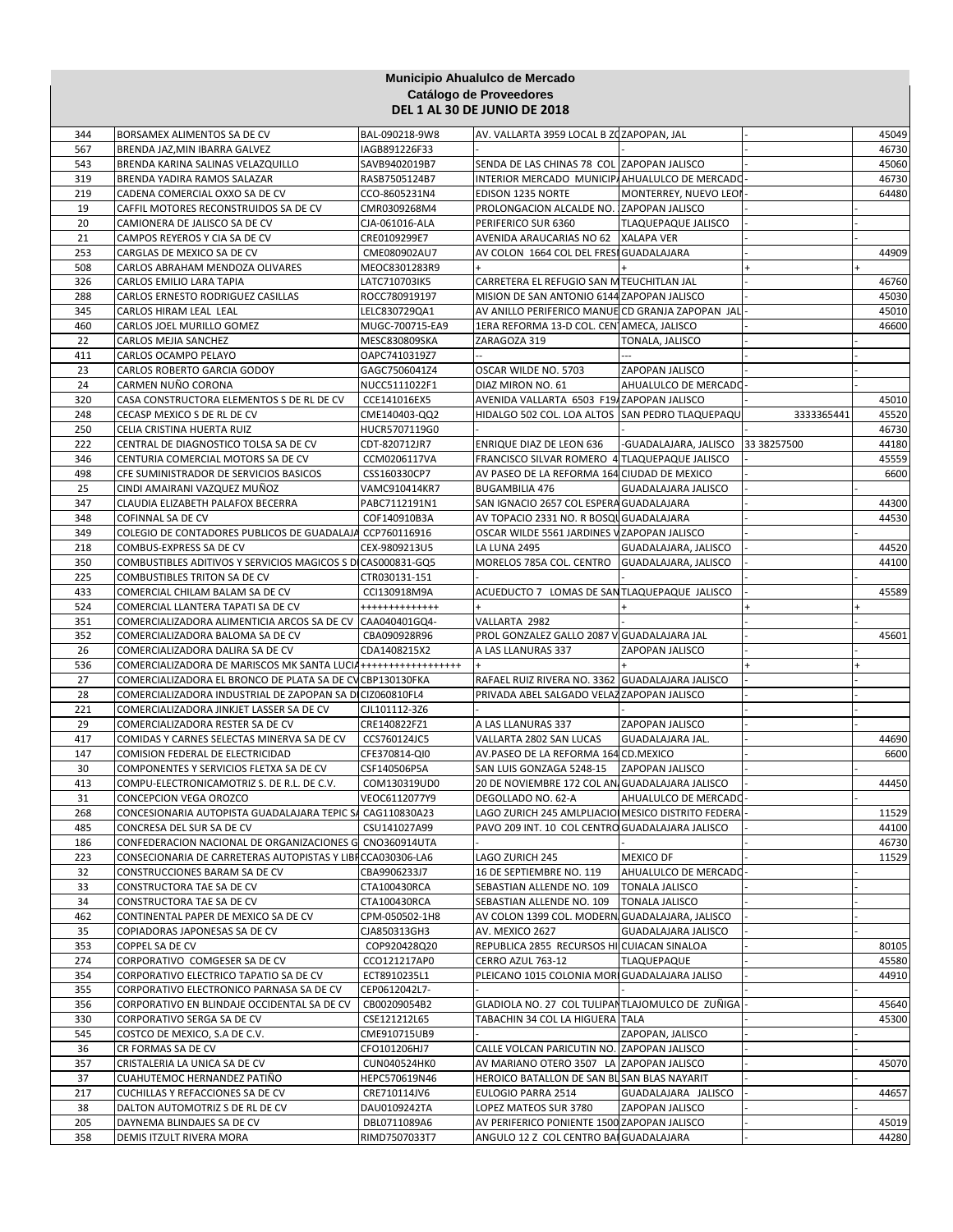|           |                                                                                                             |                                | Municipio Ahualulco de Mercado                               |                                              |             |                |
|-----------|-------------------------------------------------------------------------------------------------------------|--------------------------------|--------------------------------------------------------------|----------------------------------------------|-------------|----------------|
|           |                                                                                                             |                                | Catálogo de Proveedores                                      |                                              |             |                |
|           |                                                                                                             |                                | <b>DEL 1 AL 30 DE JUNIO DE 2018</b>                          |                                              |             |                |
|           |                                                                                                             |                                |                                                              |                                              |             |                |
| 39        | DENISSE GUADALUPE DOMINGUEZ DURAN                                                                           | DODD900129LH7                  | PROLONGACION 8 DE JULIO NO AHUALULCO DE MERCADO-             |                                              |             |                |
| 359       | DESARROLLO DAP SA DE CV                                                                                     | DDC050127VD5                   | MEDELLIN 117 COL SANTA ELEI AGUASCALIENTES                   |                                              |             | 20230          |
| 492       | DICHTOMATIK DE MEXICO SA DE CV                                                                              | ISM-891030-RL1                 | AV. WASHINGTON 379-A COL. FGUADALAJARA, JALISCO              |                                              | 3336196528  | 44440          |
| 360       | DIGAMON SA DE CV                                                                                            | DIG140820618                   | SOL 2934 JARDINES DEL BOSQU GUADALAJARA JALISCO              |                                              |             | 44520          |
| 40        | DIONICIO AGRAZ CAMACHO                                                                                      | AACD380804ID1                  | DOM CONOCIDO                                                 | AHUALULCO DE MERCADO                         |             |                |
| 262       | DIONICIO AGRAZ CAMCHO                                                                                       | AACD380804ID1                  |                                                              |                                              |             | 46730          |
| 41        | DISTRIBUIDORA DE LLANTAS GONZALEZ SA DE CV                                                                  | <b>DLG950222ANA</b>            | WASHINGTON N. 1170                                           | GUADALAJARA JALISCO                          |             |                |
| 301<br>42 | DISTRIBUIDORA ELECTRICA ASCENCIO SA DE CV<br>DISTRIBUIDORA INGENIERIA Y SERVICIOS ELECTRICOS DIS-070302-6T2 | DEA840202MN6                   | AV ALEMANIA 1255. 1257 COL GUADALAJARA<br>GALEANA NO. 16     | AHUALULCO DE MERCADO                         |             | 44190          |
| 478       | DX GEN SA DE CV                                                                                             | DGE110408TN4                   | GUANAJUATO 92 403, 304 Y 60 MEXICO DF                        |                                              |             | 6700           |
| 151       | EDGAR ROGELIO CRUZ NUÑO                                                                                     | CUNE751108C30                  |                                                              |                                              |             |                |
| 227       | EDUARDO GARIBAY HERNANDEZ                                                                                   | GAHE770330AQ0                  | SINALOA 47                                                   | SAN BLAS NAYARIT                             |             |                |
| 43        | EDUARDO NUÑO SUAREZ                                                                                         | NUSE8809147K6                  | PINO SUAREZ NO. 79B                                          | TONALA JALISCO                               |             |                |
| 549       | EDUARDO RAMIREZ TAPIA                                                                                       | ¿¿¿¿¿¿¿¿¿¿¿¿                   |                                                              |                                              |             |                |
| 210       | EDUARDO RAMOS ROMERO                                                                                        | RARE671119PH2                  | <b>EXTRAMUROS 63</b>                                         | ETZATLAN JALISCO                             |             | 46500          |
| 466       | EL CARRO SA DE CV                                                                                           | CAR981215V84                   | AV REVOLUCION 50 ANALCO                                      | GUADALAJARA JALISCO                          |             | 44450          |
| 414       | ELECTRICA 2004 SA DE CV                                                                                     | EDM0406251F1                   | INDEPENDENCIA 47 INTERIOR (AMECA JALISCO                     |                                              |             | 46600          |
| 143       | ELECTROEQUIPO INTERNACIONAL SA DE CV                                                                        | EIN820517780                   | AV PATRIA 2220 LAGOS DEL CO ZAPOPAN JALISCO                  |                                              |             |                |
| 44        | ELECTROILUMINACION Y PROYECTOS DE OCCIDENTE                                                                 | EPO020828E5A                   | AV. FRANCIA 1751-B                                           | GUADALAJARA JALISCO                          |             |                |
| 490       | ELENA GUADALUPE CAMPOS PATIÑO                                                                               | CAPE6407137F4                  | GONZALEZ ORTEGA 151 A COL GUADALAJARA                        |                                              |             | 44100          |
| 309       | <b>ELENO VEGA GUERRERO</b>                                                                                  | VEGE410324KY4                  | HERRERA Y CAIRO 65 CENTRO TALA JALISCO                       |                                              |             |                |
| 45        | ELIZABETH ALEIDA PADILLA RIOS                                                                               | PARE771210F65                  | VOLCAN MISTI NO. 350                                         | <b>GUADALAJARA JALISCO</b>                   |             |                |
| 361       | ELVIRA MIRANDA MARTIN                                                                                       | MIME630602P48                  | LOPEZ COTILLA 328 L 53 P.B.                                  | GUADALAJARA, JALISCO                         |             | 44100          |
| 362       | <b>EMBORIA SA DE CV</b>                                                                                     | EMB1505299J8-                  |                                                              |                                              |             |                |
| 432       | <b>EMBORIA SA DE CV</b>                                                                                     | EMB1505299J8                   | AV TECNOLOGICO 100 INT 142 QUERETARO                         |                                              |             | 76000          |
| 571       | ENERGETICOS TEUCHITLAN S.A. DE C.V.                                                                         | ETE160318TG0                   | CARRETERA TEUCHITLAN KM 12 TEUCHITLAN                        |                                              |             | 46750          |
| 46        | ENGINEERING DIESEL GROUP SA DE CV                                                                           | EDG111017NS8                   | SANTA ANA TEPETITLAN NO. 15 ZAPOPAN JALISCO                  |                                              |             |                |
| 363       | ENRIQUE AGRAZ MARHABER                                                                                      | AAME59082455A                  | CARR. GDL, NOGALES KM 23.5   ZAPOPAN, JALISCO                |                                              |             | 45221          |
| 47        | ENRIQUE CESAR OCARANZA QUINTERO                                                                             | OAQE781021JE7                  | OCTAVIO PAZ NO. 6                                            | AHUALULCO DE MERCADO                         |             |                |
| 515       | EQUIPO AGROFORESTAL SA DE CV                                                                                | +EAG091014381                  |                                                              |                                              |             |                |
| 500       | ERIBERTO AMAYA MERCADO                                                                                      | AAME740316HD7                  | EXTRAMUROS 118 CO. CENTRO AHUALULCO DE MERCADO               |                                              |             | 46730          |
| 206       | ERICA LIZBETH VARGAS RIVERA                                                                                 | VARE930805RV4                  | AMADO NERVO 2 COL. CENTRAHUALULCO DE MERCADO                 |                                              |             | 45730          |
| 364       | ERICA LIZETH VARGAS RIVERA                                                                                  | VARE930805RV4                  | AMADO NERVO 2 COL. CENTRAHUALULCO DE MERCADO                 |                                              |             | 45730          |
| 305       | ERIKA GUZMAN BARRERA                                                                                        | GUBE760206Q41                  | JOSEFA ORTIZ DE DOMINGUEZ GUADALAJARA, JALISCO               |                                              |             | 44757          |
| 510       | ERIKA MEDINA RODRIGUEZ                                                                                      | MERE751206CG6                  |                                                              |                                              |             | 46730          |
| 48        | <b>ERNESTO CARREON ALVAREZ</b>                                                                              | CAAE650722C34                  | AV. DE LOS MAESTROS 2104                                     | <b>GUADALAJARA JALISCO</b>                   |             |                |
| 333       | ESPECIALISTAS EN ALTA COCINA SA DE CV                                                                       | EAC850423-6U5                  | HAVRE 30 COL. JUAREZ                                         | CD. DE MEXICO                                |             | 6600           |
| 365       | ESTACIONES DE SERVICIO SBA SA DE CV                                                                         | ESS-050804-N26                 | AV. 18 DE MARZO 723 COL. LA                                  | <b>GUADALAJARA, JALISCO</b>                  | 33 36709874 | 44470          |
| 471       | ESTEBAN MOLINA VAZQUEZ                                                                                      | MOVE780703V5A                  | DIEZ DE MAYO 16 COLONIA PRI GUADALAJARA JALISCO              |                                              |             | 44970          |
| 366       | EUGENIO PARTIDA GOMEZ                                                                                       | PAGE64051536A                  | REFORMA 39 CENTRO                                            | AHUALULCO DE MERCADO                         |             | 46730          |
| 530       | EUSEBIO ARTURO MATA CEBALLOS                                                                                | MACE8611045B5                  |                                                              |                                              |             | 46600          |
| 220       | EVA ESPINO AVALOS                                                                                           | EIAE541023KP3                  |                                                              |                                              |             |                |
| 50        | EVA MA. DEL ROCIO RODRIGUEZ MEDINA                                                                          | ROME640701JX6                  | JOSE MARIA MERCADO NO. 275 AHUALULCO DE MERCADO              |                                              |             |                |
| 51        | EVERARDP PINEDA PARRA                                                                                       | PIPE741224PV3                  | JUAREZ 252                                                   | EIZAILAN JALISCO                             |             |                |
| 529       | <b>FARMACIA BENAVIDES SAB</b>                                                                               | FBE9110215Z3                   | AV FUNDADORES 935                                            | NUYEVO LEON MEXICO                           |             | 64750          |
| 196       | FARMACIAS GUADALAJARA SA DE CV                                                                              | FGU830930PD3                   | <b>ENRIQUE DIAZ DE LEON 261</b>                              | GUADALAJARA                                  |             | 45040          |
| 367       | FASTER MAYOREO SA DE CV                                                                                     | FMA-020827-4T0                 | ALVARO OBREGON 266 INT 38 GUADALAJARA, JAL                   |                                              |             | 44360          |
| 52        | FELICIANO BARBOSA PEREZ                                                                                     | BAPF7107154U2                  | JOSE MARIA MERCADO NO. 270 AHUALULCO DE MERCADO              |                                              |             |                |
| 53        | FELICIANO BARBOZA PEREZ                                                                                     | BAPF7107154U2                  | JOSE MARIA MERCADO NO. 270 AHUALULCO DE MERCADO              |                                              |             |                |
| 267       | FERMIN ZUÑIGA DIAZ                                                                                          | ZUDF530707DY5                  | JUAREZ 300 CENTRO                                            | ETZATLAN                                     |             | 46500          |
| 54        | FERNANDO ARCINIEGA ROMERO                                                                                   | AIRF461126LA5                  | EXTRAMUROS NO. 11                                            | AHUALULCO DE MERCADO                         |             |                |
| 55        | FERNANDO DIAZ CORTEZ                                                                                        | DCIF681008I10                  | AMADO NERVO NO 14                                            | AHUALULCO DE MERCADO                         |             |                |
| 56        | FLAVIO ARTURO RIVERA BENITES                                                                                | RIBF750619HD3                  | MORELOS 109                                                  | AHUALULCO DE MERCADO                         |             |                |
| 550       | FONDO DE CULTURA ECONOMICA                                                                                  | FCE940726U22                   | CARRET. PICACHO AJUSCO 227 MEXICO DF                         |                                              |             | 14738          |
| 236       | FRANCISCA LEMUS ESCATEL                                                                                     | LEEF4001104P2                  | MORELOS 19                                                   | AHUALULCO DE MERCADO                         |             | 46730          |
| 58        | FRANCISCO JAVIER GONZALEZ JIMENEZ                                                                           | GOJF5709244J2<br>GOJF5709244J2 | MORELOS 176                                                  | AHUALULCO DE MERCADO<br>AHUALULCO DE MERCADO |             |                |
| 57<br>272 | FRANCISCO JAVIER GONZALEZ JIMENEZ                                                                           |                                | MORELOS 176<br>CORREDOR COMERCIAL MUNIC AHUALULCO DE MERCADO |                                              |             | 46730          |
| 300       | FRANCISCO JAVIER TORRES OCAMPO                                                                              | TOOF720616715                  | INTERIOR MERCADO MUNCICIPAHUALULCO DE MERCADO                |                                              |             |                |
| 157       | FRANCISCO ORTIZ PEREZ<br>FRANCISCO ORTIZ PEREZ                                                              | OIPF580121P20<br>OIPF580121P20 |                                                              | AHUALULCO DE MERCADO                         |             | 46730<br>46730 |
| 509       | FRANCISCO PEREZ MARTINEZ                                                                                    | PEMF810401V5A                  |                                                              |                                              |             |                |
| 182       | <b>FRANCISCO REYES TELLEZ</b>                                                                               | RETF4812222P3                  | 16 DE SEPTIEMBRE 65 INT. 1                                   | AHUALULCO DE MERCADO                         |             | 46730          |
| 185       | FRANQUICIAS DE OCCIDENTE SA DE CV                                                                           |                                |                                                              |                                              |             |                |
| 337       | FUNDIDOS DESING SA DE CV                                                                                    | FOC921117140<br>FDE140717KCO   | AV. VALLARTA 5380<br>CARRETERA A TONALA 1749                 | ZAPOPAN JALISCO<br><b>TONALA</b>             |             | 45250<br>45402 |
| 169       | <b>GABRIEL HUITRON MOYO</b>                                                                                 | HUMG781105AQ4                  | AKOLIMAN 859                                                 |                                              |             | 28979          |
| 83        | <b>GABRIEL LEPE GUERRERO</b>                                                                                | LEGG7107291Z1                  | MANUEL ACUÑA NO. 40                                          | AHUALULCO DE MERCADO                         |             |                |
| 451       | GABRIEL OMAR RUIZ VEGA                                                                                      | RUVG940325TS5                  | LIMON 26                                                     | <b>TALA JALISCO</b>                          |             | 45300          |
| 303       | <b>GABRIELA TELLEZ ORTEGA</b>                                                                               | TEOG780109IQ6                  | AV CHAPULTEPEC 601 LOCALES GUADALAJARA                       |                                              |             | 44190          |
| 59        | GANADERIA EDUARDO GARIBAY SPR DE RL                                                                         | GEG971010539                   | EXTRAMUROS NO. 389                                           | ETZATLAN JALISCO                             |             |                |
|           |                                                                                                             |                                |                                                              |                                              |             |                |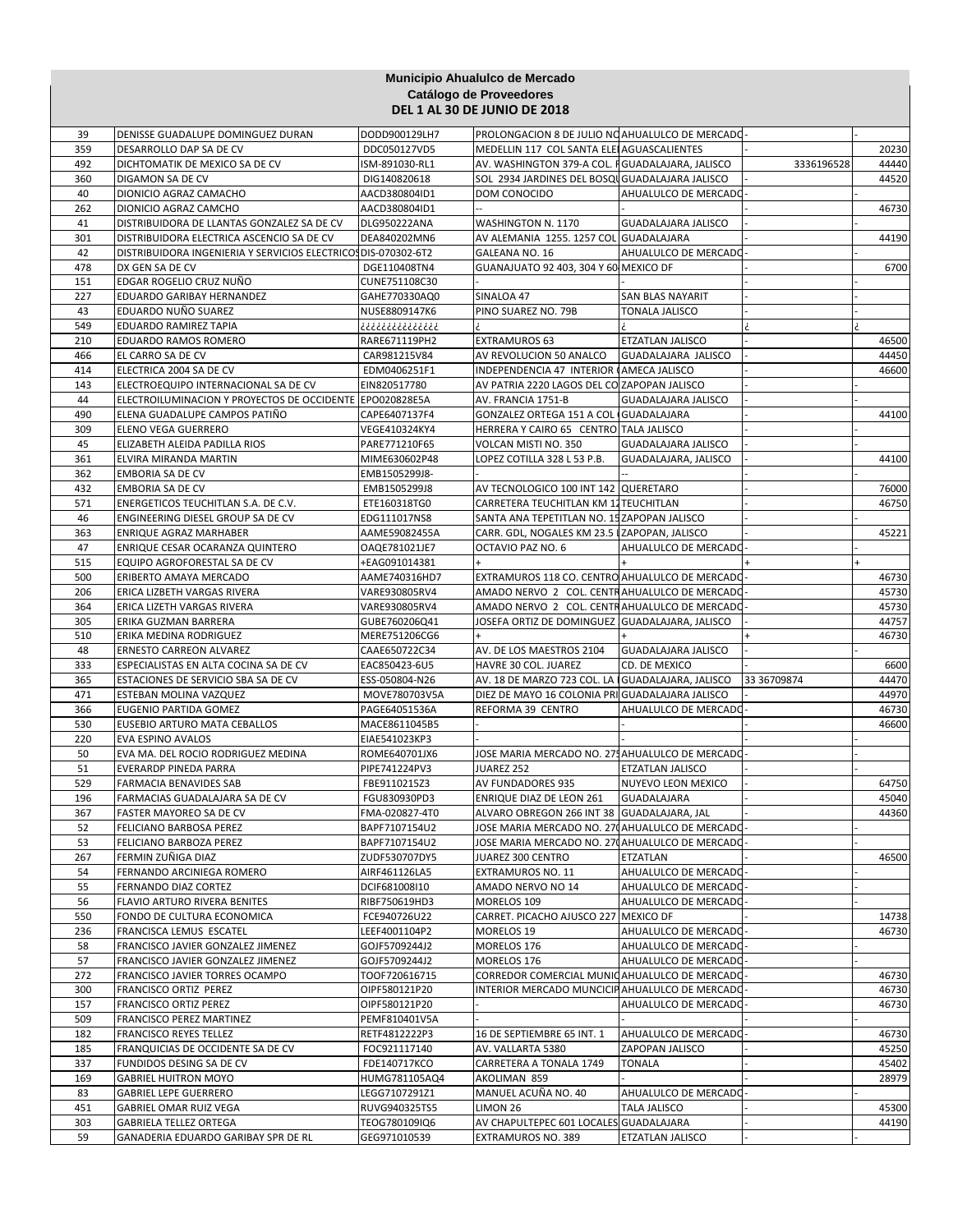|            |                                                             |                                | Municipio Ahualulco de Mercado                                           |                          |              |  |                |  |  |
|------------|-------------------------------------------------------------|--------------------------------|--------------------------------------------------------------------------|--------------------------|--------------|--|----------------|--|--|
|            | Catálogo de Proveedores                                     |                                |                                                                          |                          |              |  |                |  |  |
|            |                                                             |                                | <b>DEL 1 AL 30 DE JUNIO DE 2018</b>                                      |                          |              |  |                |  |  |
| 162        | <b>GAS LICUADO SA DE CV</b>                                 | GLI800213-MA5                  | <b>CALLE 1 NO. 722</b>                                                   | GUDALAJARA, JALISCO      | 31451616     |  | 44940          |  |  |
| 421        | GASOLINERA BELIARJO SA DE CV                                | GBE-070716-332                 | PERIFERICO OTE 2330                                                      | TONALA, JAL              |              |  | 45405          |  |  |
| 497        | <b>GASOLINERA CUDEA SA DE CV</b>                            | GCU-960226-TS3                 |                                                                          |                          |              |  |                |  |  |
| 368        | GASOLINERA EL RASTRO SA DE CV                               | GRA050121-TU5                  | CALZADA GOBERNADOR CURIE GUADALAJARA, JAL.                               |                          |              |  | 44940          |  |  |
| 519        | GASOLINERA HUAXTLA, SA DE CV                                | *GHU021204NK1                  |                                                                          |                          |              |  |                |  |  |
| 369        | GASOLINERA LOS ROBLES SA DE CV                              | GRO-140530-F53                 | AV JUAN GIL PRECIADO 7611 COZAPOPAN, JALISCO                             |                          |              |  | 45203          |  |  |
| 60         | <b>GERARDO PEREZ MARTIN</b>                                 | PEMG780626A47                  | <b>NEGRETE 58</b>                                                        | SAN JUANITO ESCOBEDO     |              |  |                |  |  |
| 548        | <b>GERMANA FRANCO GONZALEZ</b>                              | ******************             |                                                                          |                          |              |  |                |  |  |
| 61         | GESEDE GESTION Y SERVICIOS DEPORTIVOS SC DE RL GGS100330CU8 |                                | STA MERCEDES NO. 5                                                       | AHUALULCO DE MERCADO     |              |  |                |  |  |
| 177        | <b>GILBERTO RUIZ HERNANDEZ</b>                              | RUHG770131000                  | AV DEL PUERTO S/N                                                        | SAN BLAS, NAYARIT        |              |  | 63740          |  |  |
| 104        | GILDARDO OROZCO ARCIGA                                      | OOAG830621AL5                  | INDEPENDENCIA 153                                                        | <b>TONALA JALISCO</b>    | 3337965201   |  | 45640          |  |  |
| 547<br>62  | GOPRA, S.A. DE C.V.<br>GRACIELA OLIVA VIAZCAN REBOLLO       | GOP090309830<br>VIRG520726PL7  | CARRETERA SAN ISIDRO MAZATTLAJOMULCO DE ZUÑIGA<br>GALILEO GALILEI 4128-A | ZAPOPAN JALISCO          |              |  |                |  |  |
| 552        | <b>GRUPO CARLOMENA S.C.</b>                                 | *****************              |                                                                          |                          |              |  |                |  |  |
| 296        | GRUPO CIOSA S.A.P.I. DE CV                                  | GCI880513UL6                   | PASEO DEL VALLE 5131                                                     | ZAPOPAN JALISCO          |              |  | 45010          |  |  |
| 370        | GRUPO EMPRESARIAL S.J. S.A. DE C.V.                         | GES021031BL9                   | MEZQUITAN 2563 MEZQUINTA GUADALARA JALISCO                               |                          |              |  | 44260          |  |  |
| 191        | GRUPO EMPRESARIAL TICAF SA DE CV                            | GET1402077G4                   | NICOLAS COPERNICO 3850                                                   | ZAPOPAN JALISCO          |              |  | 45070          |  |  |
| 242        | GRUPO FERRETERIA CALZADA SA DE CV                           | GFC080612KG3                   | AV LAZARO CARDENAS 799 ZON GUADALAJARA                                   |                          |              |  | 44940          |  |  |
| 371        | GRUPO GASTRONOMICO LA POSTA SA DE CV                        | GGP-120117-1E6                 | JOSE CURVO NO. 13 COL. CENTITEQUILA, JAL.                                |                          |              |  | 45000          |  |  |
| 334        | GRUPO HOTELERO EMPRESARIAL SA DE CV                         | GHE011026-2XA                  | AV. PASEO DE LA REFORMA 24 MEXICO D.F.                                   |                          |              |  | 6040           |  |  |
| 327        | <b>GRUPO KARALE SA DE CV</b>                                | GKA300808NP3                   | RIO COLCHOS 1784 ROSARIO IN GUADALAJARA                                  |                          |              |  | 44890          |  |  |
| 449        | GRUPO MOTORMEXA GUADALAJARA SA DE CV                        | GMG090821RT0                   | AV VALLARTA 5051 COL. CAMI ZAPOPAN JALISCO                               |                          |              |  | 45040          |  |  |
| 198        | <b>GRUPO OCTANO SA DE CV</b>                                | GOC9303301F4                   | LABERINTO NORTE 300 D                                                    | <b>MORELIA MICHOACAN</b> |              |  |                |  |  |
| 425        | <b>GRUPO PARISINA SA DE CV</b>                              | GPA-930101-QI7                 |                                                                          |                          |              |  |                |  |  |
| 184        | GRUPO PHILADELPHIA SA DE CV                                 | GPH980910-815                  | FRANCISCO DE QUEVEDO 334 OGUADALAJARA, JALISCO                           |                          |              |  | 44500          |  |  |
| 63         | GRUPO RAMARCA S DE RL DE CV                                 | GRA130315FZ2                   | FRANCISCO VAZQUEZ CORONA GUADALAJARA JALISCO                             |                          |              |  |                |  |  |
| 64         | GRUPO RESTAURANTEROEL LAGO SA DE CV                         | GRL0905081C1                   | LAS FUENTES NO. 5                                                        | TEUCHITLAN JALISCO       |              |  |                |  |  |
| 65         | GRUPO RJX S DE RL DE CV                                     | GRJ1405089AA                   | CALLE 10 NO. 33                                                          | ZAPOPAN JALISCO          |              |  |                |  |  |
| 66         | GUDIÑO CARRILLO ADRIAN                                      | GUCA700918TK4                  | CEDROS NO. 19                                                            | AHUALULCO DE MERCADO     |              |  |                |  |  |
| 465        | GUILLERMINA SOLEDAD RUIZ ARMEJO                             | RUAG420414MC6                  | LOS ANGELES 85 COL SAN CARL GUADALAJARA JALISCO                          |                          |              |  | 44460          |  |  |
| 67         | <b>GUILLERMO CASTILLO ROBLES</b>                            | CARG640406BIA                  | INTERIOR MERCADO NO. 15                                                  | AHUALULCO DE MERCADO     |              |  |                |  |  |
| 68         | GUILLERMO OROZCO OROZCO                                     | OOOG721030J38                  | CARR. EL REFUGIO SAN MARCO ETZATLAN JALISCO                              |                          |              |  |                |  |  |
| 203        | GUSAVO ALBERTO ROMERO ROMERO                                | RORA8407122X4                  | OCAMPO 440                                                               | <b>ETZATLAN</b>          |              |  | 46500          |  |  |
| 172        | <b>GUSTAVO ACOSTA BAYARDO</b>                               | AOBG7603268P7                  | JUAREZ 21                                                                | AHULALULCO DE MERCAD     |              |  | 46730          |  |  |
| 69         | GUSTAVO SALVADOR GONZALEZ JIMENEZ                           | GOJG600711237                  | ALVARO OBREGO NO. 69                                                     | AHUALULCO DE MERCADO     |              |  |                |  |  |
| 297        | HACIENDA EL CARMEN & SPA SA DE CV                           | HCH0409029R2                   | RAMON DIAZ ORDAZ 2 EL CAFAHUALULCO DE MERCADO                            |                          |              |  | 46750          |  |  |
| 372        | HACIENDA EL CARMEN HOTEL & SPA SA DE CV                     | HCH0409029R2                   | RAMON DIAZ ORDAZ 2 EL CAFAHUALULCO DE MERCADO                            |                          |              |  | 46750          |  |  |
| 373        | HAZLO FACIL FERRETERO SA DE CV                              | HFF1403279Z3                   | ISLA ALCATRAZ 2189 JARDINES GUADALAJARA JALISCO                          |                          |              |  | 44240          |  |  |
| 281        | HECTOR MANUEL PEREZ PARTIDA                                 | PEPH621014PH5                  | VALLARTA 2B COL LA ESPERAN AMECA JALISCO                                 |                          |              |  | 46600          |  |  |
| 70         | HECTOR MANUEL SANCHEZ MARTA                                 | SAMH6212184K2                  | EXTRAMUROS NO. 283                                                       | AHUALULCO DE MERCADO     |              |  |                |  |  |
| 374        | HERIBERTO HERNANDEZ PUGA                                    | HEPH791129PV7                  | <b>GANTE 43 ANALCO</b>                                                   | <b>GUADALAJARA</b>       |              |  | 44450          |  |  |
| 231<br>266 | HIGINIO ROBLES RUIZ                                         | RORH530528C1A                  | OCAMPO 432<br>JOSE SALAZAR UREÑA JARDINE, GUADALAJARA                    | <b>ETZATLAN JALISCO</b>  |              |  | 46730<br>46600 |  |  |
| 71         | HILDA NAVARRO RODRIGUEZ<br>HILDA PEREZ DELGADO              | NARH540818KW4<br>PEDH4808032L7 | MERCADO NO. 281                                                          | AHUALULCO DE MERCADO     |              |  |                |  |  |
| 512        | HIRAM DANIEL LOPEZ BRIONES                                  | ************                   |                                                                          |                          |              |  |                |  |  |
| 152        | HIRAM MURILLO IRACHETA                                      | MUIH590321290                  | JAVIER MINA 223                                                          | $\overline{a}$           |              |  | 46730          |  |  |
| 321        | HOSPITAL PEDRO LOZA SA DE CV                                | HPL-710524-AV6                 | ESTEBAN LOERA 138 ZONA OBL GUADALAJARA, JALISCO                          |                          | 33-3617-1290 |  | 44380          |  |  |
| 287        | HUMBERTO BENAVIDES DELGADO                                  | BEDH8012142KA                  | HIDALGO PONIENTE 918                                                     | M. MADALENA JALISCO      |              |  | 46470          |  |  |
| 375        | ICR, SA DE CV                                               | ICR-930531-7G4                 | PASEO DE LOS HEROES 9911B CTIJUANA, BAJA CALIFORNI.                      |                          |              |  | 22010          |  |  |
| 72         | <b>IGNACIO MARTINEZ RAMIREZ</b>                             | MARI6305113K7                  | PINO SUAREZ 70                                                           | AHUALULCO DE MERCADO     |              |  |                |  |  |
| 260        | <b>IGNACIO MAYORGA MARIN</b>                                | MAMI630317PP2                  | GARDENIA 32 A                                                            | ZAPOPAN                  |              |  | 45236          |  |  |
| 199        | <b>IGNACIO MAYORGA MARTIN</b>                               | MAMI630317PP2                  | GARDENIA 32 A COL AGRICOLA ZAPOPAN                                       |                          |              |  | 45236          |  |  |
| 73         | IMPORTADORA URANGA SA DE CV                                 | IUR880411769                   | AV. MEXICO NO. 2643                                                      | GUADALAJARA JALISCO      |              |  |                |  |  |
| 514        | <b>IMPRECPY SA DE CV</b>                                    | +IMP050728210                  |                                                                          |                          |              |  |                |  |  |
| 434        | INMOBILIARIA GRUPO METROPOLITAN SA DE CV                    | IGM800408MQ1                   | JUAREZ 105 COL CENTRO                                                    | <b>SAN BLAS NAYARIT</b>  |              |  | 63740          |  |  |
| 74         | INSTITUTO DE INFORMACION ESTADISTICA Y GEOGRI IIE131208P37  |                                | PIRULES NO. 71                                                           | ZAPOPAN JALISCO          |              |  |                |  |  |
| 376        | INSTITUTO DE INFORMACION, ESTADISTICA Y GEOG IIE131208P37   |                                | AV PIRULES 71 CIUDAD GRANJ ZAPOPAN JALISCO                               |                          |              |  | 45010          |  |  |
| 469        | <b>INTERPARTES DIESEL</b>                                   | IDI040130676                   | AV COLON 2634 COL JARDINES GUADALAJARA JALISCO                           |                          |              |  | 44950          |  |  |
| 437        | IPF HUNTER SA DE CV                                         | IPF130805831                   | PASEO DE LOS ADOBES 1081 IN ZAPOPAN JALISCO                              |                          |              |  | 45010          |  |  |
| 306        | IRMA LETICIA MARTINEZ MALDONADO                             | MAMI570111657                  | HERRERA Y CAYRO 4 CENTRO AHUALULCO DE MEXICO                             |                          |              |  | 46730          |  |  |
| 439        | ISRAEL AMEZQUITA PADILLA                                    | AEPI831211B70                  | JAVIER MINA 16-1 COL CENTRO SAN MARCOS                                   |                          |              |  | 46540          |  |  |
| 284        | <b>ISRAEL ZARCO NAVARRO</b>                                 | ZANI821109PZ1                  | IZTACCIAUALTL 1789                                                       | <b>GUADALAJARA</b>       |              |  | 44290          |  |  |
| 442        | ITALIANA DE SUSPENSIONES SA DE CV                           | ISU970124-CP1                  | AV. NIÑOS HEROES 421 COL EL TLAQUEPAQUE, JALISCO                         |                          | 3838-1996    |  | 45560          |  |  |
| 431        | J GUADALUPE VALDEZ PULIDO                                   | VAPG590112ND8                  | GUAMUCHIL 401 COL BALCON ZAPOPAN                                         |                          |              |  | 45068          |  |  |
| 454        | J. BARTOLOME JIMENEZ PADILLA                                | JIPJ5908245U3                  | CARRETERA A NOGALES 143 LA ZAPOPAN JALISCO                               |                          |              |  | 45221          |  |  |
| 158        | J. SANTOS VILLAFUENTES DIAZ                                 | VIDS440206UI0                  |                                                                          |                          |              |  |                |  |  |
| 488        | JAIME JOSE DE LA ASUNCION CARVAJAL VILCHIS                  | CAVJ5106085X1                  | CARR. AMECA GUADALAJARA K AMECA JALISCO                                  |                          |              |  | 46600          |  |  |
| 291        | JAIME ROMERO LEON                                           | ROLJ701001U88                  | AMADO NERVO 14 COL. CENTRI AHUALULCO DE MERCADO                          |                          |              |  | 46730          |  |  |
| 443        | JAIME TRINIDAD MONTAÑO SAINZ                                | MOSJ380116-9C4                 | ALVARO OBREGON 201 COL. SA GUADALAJARA, JAL                              |                          |              |  |                |  |  |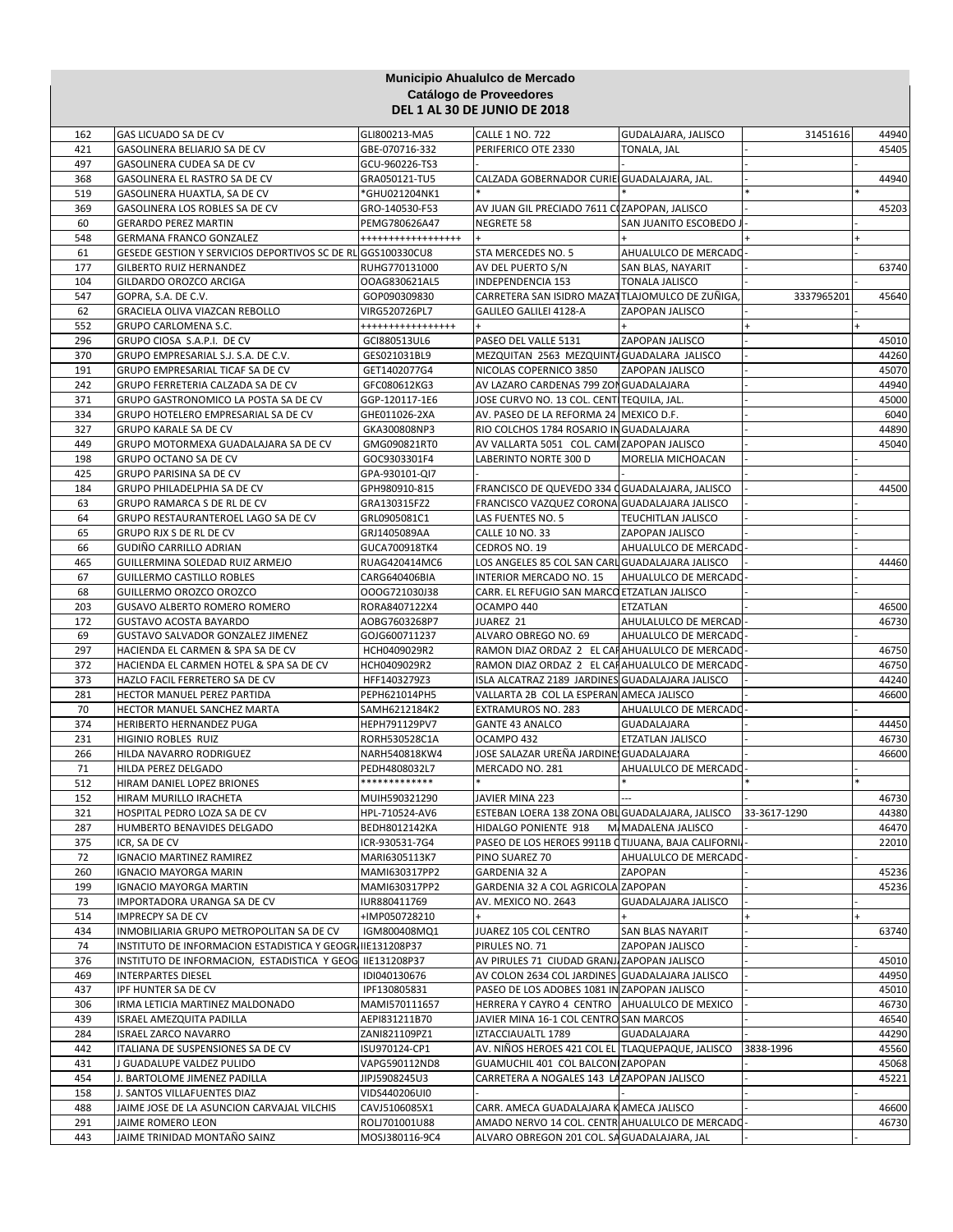|            |                                                           |                                | Municipio Ahualulco de Mercado<br>Catálogo de Proveedores                                 |                            |            |                |
|------------|-----------------------------------------------------------|--------------------------------|-------------------------------------------------------------------------------------------|----------------------------|------------|----------------|
|            |                                                           |                                | <b>DEL 1 AL 30 DE JUNIO DE 2018</b>                                                       |                            |            |                |
| 76         | JAVIER CARDENAS IBARRA                                    | CAIJ6203276KA                  | JOSE MARIA MERCADO NO 292 AHUALULCO DE MERCADO                                            |                            |            |                |
| 75         | JAVIER CARDENAS IBARRA                                    | CAIJ6203276KA                  | JOSE MARIA MERCADO NO 292 AHUALULCO DE MERCADO                                            |                            |            |                |
| 180        | JESUS CORONADO BUELNA                                     | COBJ880409447                  | SANTOS DEGOLLADO                                                                          | 159                        |            | 46730          |
| 226        | JESUS DEL SALVADOR LOPEZ LOPEZ                            | LOLJ760208QD9                  |                                                                                           |                            |            |                |
| 145        | <b>JESUS DOMINGUEZ MORALES</b>                            | DOMJ460912616                  | PROLONGACION 8 DE JULIO NUAHUALULCO DE MERCADO                                            |                            |            | 46730          |
| 289        | JESUS FERNANDO SUAREZ ROMERO                              | SURJ5509244Y2                  | ALLENDE 466 COL. CENTRP                                                                   | ETZATLAN, JALISCO          |            | 46500          |
| 264        | JHAI REFACCIONES SA DE CV                                 | JRD1107079K8                   | CARRETERA NOGALE S9173 CO ZAPOPAN JALISCO                                                 |                            |            | 45222          |
| 436        | JORGE ALBERTO GARCIA CASTILLEJO                           | GACA870423DW8                  |                                                                                           |                            |            |                |
| 283        | JORGE AMADO SANCHEZ                                       | SAJO800229JB1                  | COLON 259                                                                                 | ETZATLAN                   |            | 46500          |
| 423        | JORGE AMANDO SANCHEZ                                      | SAJO-800229-JB1                | COLON 259 COL CENTRO                                                                      | GUADALAJARA, JAL-          |            | 46500          |
| 491<br>166 | JORGE ANTONIO ALACAL MAGAÑA<br>JORGE HUMBERTO SAAIB GOMEZ | AAMJ8710246B8<br>SAGJ521019EU2 | LOS ANGELES 585B COL. SAN C/GUADALAJARA, JALISCO<br>MICHOACAN 52 CENTRO                   | <b>SAN BLAS</b>            | 3336193210 | 44460<br>63740 |
| 80         | JOSE SAUL FLORES ZEPEDA                                   | FOZS680731CM1                  | JAZMIN NO 7                                                                               | AHUALULCO DE MERCADO       |            |                |
| 77         | JOSE ADRIAN FIGUEROA MONROY                               | FIMA8009082X5                  | LAZARO CARDENAS NO. 37                                                                    | AHUALULCO DE MERCADO       |            |                |
| 493        | JOSE ALBERTO CARO PATRICIO                                | CAPA9307215H8                  |                                                                                           |                            |            |                |
| 204        | JOSE ALBERTO ROMERO ROMERO                                | RORA8407122X4                  | OCAMPO 440                                                                                | <b>ETZATLAN</b>            |            | 46500          |
| 78         | JOSE ANGEL BORBON GUTIERREZ                               | BOGA560617TI5                  | CALLE LERDO NO. 292                                                                       | <b>TEPIC NAYARIT</b>       |            |                |
| 502        | JOSE ANTONIO ARCINIEGA ROMERO                             | AIRA5005277Q4                  |                                                                                           |                            |            | 45058          |
| 194        | JOSE ANTONIO CASTAÑEDA DE LA ROSA                         | CARA600627RJ1                  | VALLE DE LOS GIRASOLES 2469 ZAPOPAN                                                       |                            |            | 45138          |
| 202        | JOSE ANTONIO PEREZ BLANCO                                 | PEBA6707021P4                  | ALDAMA 369                                                                                | ETZATLAN                   |            | 46500          |
| 79         | JOSE DANIEL VELA JAIME                                    | VEJD790212GE7                  | AV. CRUZ DEL SUR 2605                                                                     | GUADALAJARA JALISCO        |            |                |
| 224        | JOSE DE JESUS ARMEJO SALAZAR                              | AESJ650805EY8                  | AV FERROCARRIL 123                                                                        | AMECA, JALISCO             |            | 46600          |
| 542        | JOSE DEL REFUGIO AMEZCUA PUENTES                          | AEPR9601296W4                  |                                                                                           |                            |            | 45070          |
| 527        | JOSE MANUEL GONZALEZ MERCADO                              | GOMM530310FE9                  |                                                                                           |                            |            | 44100          |
| 415        | JOSE MARTIN GARICA MELENDEZ                               | GAMM6310158L2                  | MIGUEL ALLEDE 39 DIEZ DE MA MEXICO DF                                                     |                            |            | 15290          |
| 429        | JOSE OCTAVIO GONTEZ GARCIA                                | GOGO8108059NO                  | POLONGACION LOPEZ MATEOS ZAPOPAN JALISCO                                                  |                            |            | 45238          |
| 243        | JOSE VALENTIN PACHECO GRACIA                              | PAGV881004-TS4                 | JOSE FERNANDEZ ROJAS 3740-4 GUADALAJARA, JALISCO                                          |                            |            | 44860          |
| 298        | JOSE4 DANIEL SANCHEZ GARCIA                               | SAGJ760414AL9                  | PASEO DE LA NORIA 408 LA NOTLAJOMULCO                                                     |                            |            | 45640          |
| 163        | JOSEFINA DELGADO FLORES                                   | DEFJ551130EX9                  | 5 DE MAYO 80                                                                              | AHUALULCO DE MERCADO       |            | 46730          |
| 377        | JUAN CARLOS ARCINIEGA PEREZ                               | AIPJ851121EB9                  | JOSE MARIA MERCADO NO. 277 AHUALULCO DE MERCADO                                           |                            |            | 46730          |
| 516        | JUAN CARLOS LOPEZ TRUJILLO                                | LOTJ711229FM2                  | +                                                                                         |                            |            |                |
| 513        | JUAN CARLOS MACIAS ISLAS                                  | +++++++++++++++                |                                                                                           |                            |            |                |
| 244        | JUAN DANIEL SANCHEZ GARCIA                                | SAGJ760414AL9                  | PASEO DE LA NORIA COL. LA NOTLAJOMULCO DE ZUÑIGA                                          |                            |            | 45640          |
| 569        | JUAN ENRIQUE BAUTISTA ESPARZA                             | BAEJ6902203L8                  |                                                                                           |                            |            | 46730          |
| 81         | JUAN FELIPE GONZALEZ OLMOS                                | GOOJ770510GF5                  | FERNANDO MONTES DE OCA N TLAJOMULCO DE ZUÑIGA                                             |                            |            |                |
| 82         | JUAN FRANCISCO ARCINIEGA HERNANDEZ                        | AIHJ440524H39                  | JOSE MARIA MERCADO NO 27 AHUALULCO DE MERCADO                                             |                            |            |                |
| 329        | JUAN JOSE ARTEAGA BAÑUELOS                                | AEBJ8104271W5                  | GUADALUPE 2074 ARENALES 1ZAPOPAN JALISCO<br>HIDALGO PONIENTE 774 COL LI MAGDALENA JALISCO |                            |            | 45066          |
| 378<br>324 | JUAN MURO RODRIGUEZ<br>JUAN PABLO PORTUGAL VEGA           | MURJ631108UK7<br>POVJ790725DQ5 | LUIS MORENO 14                                                                            | LAGOS DE MORENO JALIS      |            | 46470<br>47400 |
| 207        | JUAN PABLO RODRIGUEZ CORTES                               | ROCJ900123EU0                  | <b>RUISEÑOR 1109 INT 309</b>                                                              | GUADALAJARA                |            | 44910          |
| 179        | JUANA INES PARTIDA GARCIA                                 | PAGJ850830HA8                  | FLORENCIA 2/8 COL. SANTA AN TLAJOMULCO DE ZUÑIGA,                                         |                            |            | 45650          |
| 534        | JULIO ALBERTO RAMOS DE LA MORA                            | ********************           |                                                                                           |                            |            |                |
| 379        | JULIO CESAR DE ALBA CAMPOS                                | AACJ-701212-3L8                | COLONIAS 681 COL. MODERNA GUADALAJARA, JALISCO                                            |                            |            | 44190          |
| 499        | JULIO CESAR RICO RAMIREZ                                  | RIRJ750711973                  | CORONEL M BRIZUELA 17                                                                     | AHUALULCO DE MERCADO       |            | 46730          |
| 247        | JULIO OSCAR DE ALBA CAMPOS                                | AACJ7012123L8                  | COLINAS 681 COL MODERNA GUADALAJARA, JALISCO                                              |                            |            | 44190          |
| 257        | JUVENTINO GONZALEZ SANTANA                                | GOSJ530918JX7                  | JAVIER MINA 220                                                                           | AHUALULCO DE MERCADO       |            | 46730          |
| 271        | KARINA LETICIA ZAMORA GONZALEZ                            | ZAGK821104BW8                  | ALVARO OBREGO 586 A                                                                       | <b>GUADALAJARA JALISCO</b> |            | 44360          |
| 270        | KARLA MARIBEL LOVERA MARTINEZ                             | LOMK890330U42                  | ALVARO OBREGON 506 A                                                                      | GUADALALAJARA              |            | 44360          |
| 380        | KEOPS COMPUTERS MEXICO SA DE CV                           | KCM080226C37-                  |                                                                                           |                            |            |                |
| 197        | LABORAORIO DE INMUNOLOGIA CLINICA SA DE CV                | LIC0608511C4A                  | JUSO SIERRA 2821 P.B. VOL VAI GUADALAJARA                                                 |                            |            | 44690          |
| 381        | LABORATORIOS JULIO SA DE CV                               | LJU821006T53                   | <b>COLON 125</b>                                                                          | GUADALAJARA JALISCO        |            | 44100          |
| 181        | LAURA REBECA OROZCO TORRES                                | OOTL740920PC4                  | ISLA SALINA 2102 COL JARDINI GUADALAJARA                                                  |                            |            | 44950          |
| 249        | LAURA REBECA OROZCO TORRES                                | OOTL740920PC4                  | ISLA SALINAS 2012 JARDINES DI GUADALAJARA                                                 |                            |            | 44950          |
| 282        | LEON BELLO CASTRO                                         | BECL370411BE6                  | LA CRUZ 15 COL SAN JUAN DE ITALA JALISCO                                                  |                            |            | 45331          |
| 211        | LEONOR ROSAS BAYARDO                                      | ROBL690616FF4                  | CARRETERA AHUALULCO LA ES AHUALULCO DE MERCADO                                            |                            |            | 46730          |
| 475        | LIBRERIA PORRUA HERMANOS Y CIA. SA DE CV                  | LPH510514IQ7                   | REPUBLICA DE ARGENTINA 15 (CUAHUTEMOC MEXICO D                                            |                            |            | 6020           |
| 560        | LIBRERIAS GONVILL SA DE CV                                | LGO840413SD2                   |                                                                                           |                            |            | 44190          |
| 424        | LILIA OROZCO GUERRA                                       | IIGL-530409-497                |                                                                                           |                            |            |                |
| 566        | LONAS Y ETIQUETAS SA DE CV                                | LET070607RJ1                   |                                                                                           |                            |            | 45037          |
| 430        | LUCINA ROBLES VALDEZ                                      | ROVL6301055AA                  | EULOGIO PARRA 2230 COL LAD GUADALAJARA JAL                                                |                            |            | 44600          |
| 84         | LUCORT RECUBRIMIENTOS CERAMICOS 2014                      | LRC031112G81                   | CARRETERA A SALTILLO NO. 211ZAPOPAN JALISCO                                               |                            |            |                |
| 161        | LUIS ALBERTO NAVARRO GARCIA                               | NAGL800820GW7                  | DR. OLIVA 90                                                                              | AHUALULCO DE MERCADO       |            | 46730          |
| 382        | LUIS ANTONIO OSIO GUERRERO                                | OIGL881203GL4                  | SIERRA MORENA 470 COL INDEGUADALAJARA                                                     |                            |            | 44340<br>44730 |
| 215<br>383 | LUIS DURAN GONZALEZ                                       | DUGL480717NP9                  |                                                                                           | AHUALULCO DE MERCADO       |            | 44280          |
| 176        | LUIS ENRIQUE ALCAZAR PADILLA<br>LUIS JESUS ZARATE MEDINA  | AAPL770714L18<br>ZAML740317000 | CORONEL CALDERON 648 COL. GUADALAJARA, JALISCO<br>CIRUELOS 172                            | TONALA, JALISCO            |            | 45417          |
| 570        | LUIS ROBERTO RUEDA MONTOYA                                | RUML5011087G0                  |                                                                                           |                            |            | 44180          |
| 85         | LUZ ANGELICA GUTIERREZ BECERRA                            | GUBL700602IL8                  | JOSEFA ORTIZ DE DOMINGUEZ AHUALULCO DE MERCADO                                            |                            |            |                |
| 561        | LUZ EMITIDA POR DIOD OS DE MEXICO SA DE CV                | LED111208H83                   | PASEO DE ESTELA 20                                                                        |                            |            | 28978          |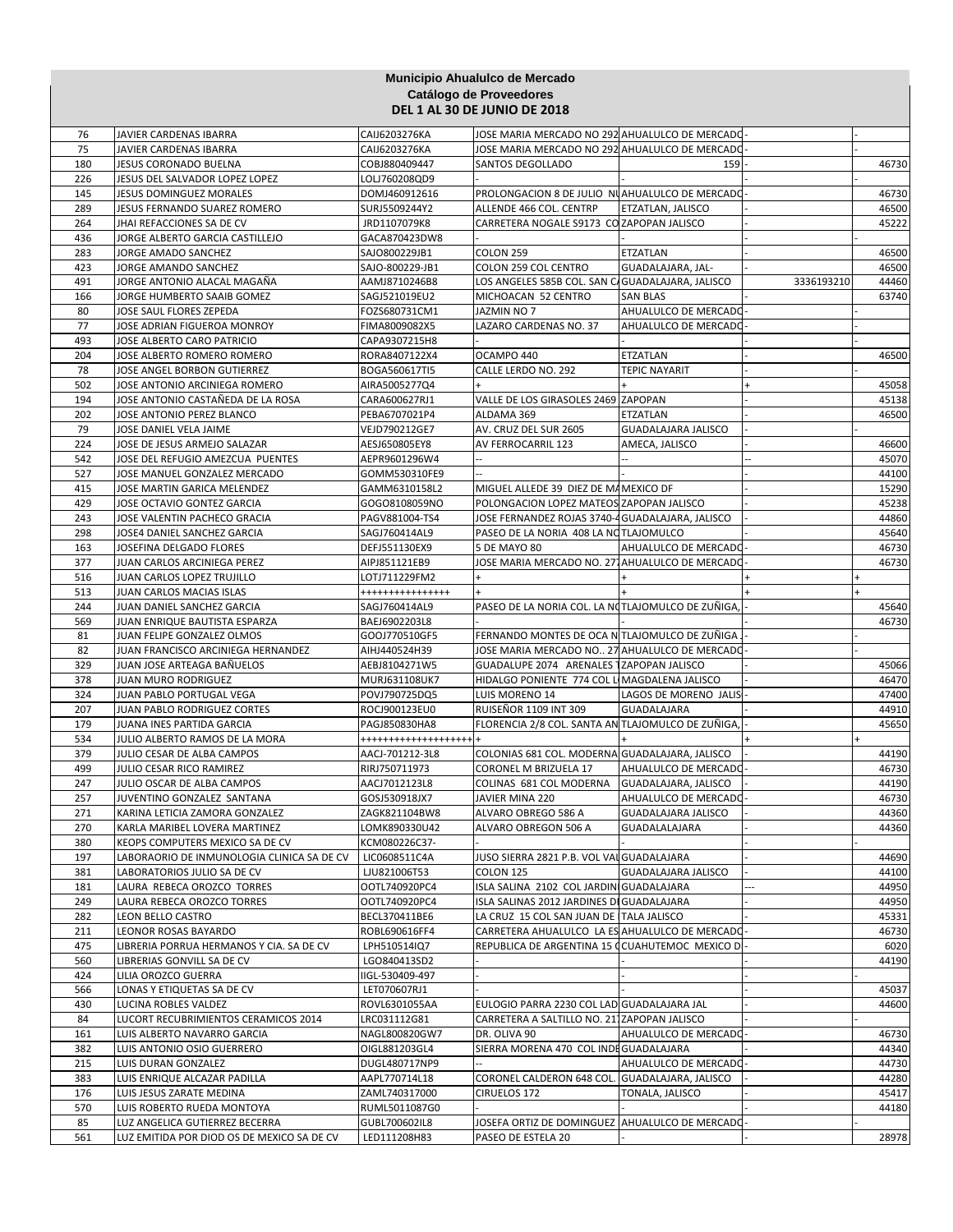|            |                                                                     |                                      | Municipio Ahualulco de Mercado                                     |                            |            |                |
|------------|---------------------------------------------------------------------|--------------------------------------|--------------------------------------------------------------------|----------------------------|------------|----------------|
|            |                                                                     |                                      | Catálogo de Proveedores<br><b>DEL 1 AL 30 DE JUNIO DE 2018</b>     |                            |            |                |
| 292        | LUZ LETICIA LOPEZ AQUINO                                            | LOAL710503H69                        | JAVIER MINA 16 COL.CENTRO                                          | AHUALULCO DE MERCADO       |            | 46730          |
| 156        | MA ANTONIA NUÑEZ GOMEZ                                              | NUGA590509CL2                        | MORELOS 137                                                        | AHUALULCO DE MERCADO       |            | 46730          |
| 229        | MA DE JESUS OROZCO ZAMUDIO                                          | 00ZJ631224AN9                        |                                                                    |                            |            |                |
| 506        | MA DEL RUBI VIDRIO GARCIA                                           | VIGR731006R75                        |                                                                    |                            |            |                |
| 520        | MA ELENA VENEGAS PEREZ                                              | VEPE6107066U3                        |                                                                    |                            |            |                |
| 384        | MA LUISA ANSALDO AVILA                                              | AAAL541222JFA                        | SUSANA GOMEZ PALAFOX 5431ZAPOPAN, JALISCO                          |                            |            | 45079          |
| 256<br>441 | MA. ANTONIA NUÑEZ GOMEZ<br>MA. DE LA LUZ BUENROSTRO SOLORZANO       | NUGA590509CL2<br>BUSL670510PQA       | MORELOS 137<br>RIO TOMATLAN 552 INT A COL ITLAQUEPAQUE             | AHUALULCO DE MERCADO       |            | 46730<br>45590 |
| 473        | MA. DEL RAYO ZAMBRANO DIAZ                                          | ZADR640517N54                        | HERRERA Y CAIRO 78                                                 | AHUALULCO DE MERCADO       |            | 46730          |
| 86         | MA. ELENA PEREZ SOLORIO                                             | PESE461031FQ3                        | JOSEFA ORTIZ DE DOMINGUEZ AHUALULCO DE MERCADO                     |                            |            |                |
| 518        | MACEDONIO MOISES SIERRA MURO                                        | SIMM810720AH3                        |                                                                    |                            |            |                |
| 556        | MAGUCE SA DE CV                                                     | MAG150311Q80                         |                                                                    |                            |            | 45402          |
| 87         | MANUEL ANONIO PALOMO ACEVEDO                                        | PAAM860409BJ6                        | <b>VOLCAN USULUAN 55</b>                                           | <b>GUADALAJARA JALISCO</b> |            |                |
| 88         | MANUEL ANONIO PALOMO ACEVEDO                                        | PAAM860409BJ6                        | <b>VOLCAN USULUAN 55</b>                                           | <b>GUADALAJARA JALISCO</b> |            |                |
| 89         | MARCO ANTONIO AVILA RAMIREZ                                         | AIRM731127PJ5                        | SAB CARLOS NO. 31                                                  | <b>TLAQUEPAQUE JALISCO</b> |            |                |
| 312<br>385 | MARCO ANTONIO FERNANDEZ LLAMAS<br>MARGARITO SANCHE LOPEZ            | FELM890905IZ8<br>SALM660410AG3       | CARRETERA EL VERDE 2100 COLEL SALTO, JALISCO                       |                            |            | 45694          |
| 160        | MARIA CELINA BARAJAS SALDATE                                        | BASC690809S53                        | JAVIER MINA 1                                                      | AHUALULCO DE MERCADO       |            | 46730          |
| 90         | MARIA DE LA LUZ MUÑOZ                                               | PEML750615FN8                        | HERRERA Y CAIRO 6                                                  | AHUALULCO DE MERCADO       |            |                |
| 91         | MARIA DE LA LUZ PEREZ MUÑOZ                                         | PEML750615FN8                        | <b>HERRERA Y CAIRO 6</b>                                           | AHUALULCO DE MERCADO       |            |                |
| 416        | MARIA DE LOS ANGELES MARTINEZ ESCAMILLA                             | MAEA540802JB8                        | PLAYA VILLA DEL MAR 16B COL MEXICO DF                              |                            |            | 8830           |
| 504        | MARIA DEL ROCIO CAMARENA FIGUEROA                                   | CAFR840424684                        |                                                                    |                            |            |                |
| 450        | MARIA DEL SOCORRO GARCIA GOMEZ                                      | GAGS7106273V0                        | MANUEL ACUÑA 55 CENTRO                                             | AHUALULCO DE MERCADO       |            | 46730          |
| 503        | MARIA EL ROCIO CAMARENA FIGUEROA                                    | CAFR840424684                        |                                                                    |                            |            | 45020          |
| 189        | MARIA ELSA ESPARZA TADEO                                            | EATE631019ET1                        | JAVIER MINA 90                                                     | <b>AHUALULCO</b>           |            | 46730          |
| 92         | MARIA ENGRACIA GUTIERREZ PRECIADO                                   | GUPE6003155P7                        | PROLONGACION 5 DE MAYO NOAHUALULCO DE MERCADO                      |                            |            |                |
| 458<br>93  | MARIA ESPERANZA RAMIREZ LOPEZ<br>MARIA ESPINOZA HUERTA              | RALE420505P85<br>EIHM5402017EA       | CALZADA DEL EJERCITO 13711 / GUADALAJARA JAL<br>SAN MARTIN NO. 525 | <b>TLAQUEPAQUE JALISCO</b> |            | 44430          |
| 94         | MARIA EUGENIA LOPEZ RUIZ                                            | LORE-581223-PZA                      | <b>ESTEBAN ALATORRE 653</b>                                        | <b>GUADALAJARA JALISCO</b> |            |                |
| 213        | MARIA GEORGINA REYES MARES                                          | MARG760315JN2                        | ALDAMA 46                                                          | GUADALAJARA                |            | 44250          |
| 240        | MARIA GUADALUPE NUÑO CORONA                                         | NUCG7409038D3                        | MORELOS 342                                                        | AHUALULCO DE MERCADO       |            | 46730          |
| 533        | MARIA GUADALUPE RAMIRREZ LOPDZ                                      | RALG781218955                        |                                                                    |                            |            |                |
| 531        | MARIA GUADALUPE RIVERA MORA                                         | RIMG710212II9                        | ANGULO 12 Z                                                        | <b>GUADALAJARA JAL</b>     |            | 44280          |
| 165        | MARIA GUADALUPE VIZCARRA ROBLES                                     | VIRG921006BS1                        |                                                                    |                            |            |                |
| 310        | MARIA ISABEL NUÑEZ CHAVARIN                                         | NUCI910619960                        |                                                                    |                            |            | 46730          |
| 386<br>233 | MARIANA AGRAS ORTIZ<br>MARICELA VALENCIA DELGADILLO                 | AAOM870122-GA3<br>VADM740604L29      | H. ROMERO 22 B CENTRO                                              | AMECA JAL.                 |            | 46600          |
| 387        | MARIO BECERRIL SANDOVAL                                             | BESM730410PK5                        | CERRO DEL TORTUGUERO 154 (TLAJOMULCO DE ZUÑIGA                     |                            |            | 45653          |
| 388        | MARIO ESAU BECERRIL TALAVERA                                        | BETM960120987                        | FRANCISCO I. MADERO 427 CIGUADALAJARA                              |                            |            | 44100          |
| 307        | <b>MARIO ROMERO REYES</b>                                           | RORM-451101--                        | MERCADO 50 COL. CENTRO                                             | AHUALULCO DE MERCADO       |            | 46730          |
| 232        | MARISARCOS DE GUADALAJARA SA DE CV                                  | MGU970125UBA                         | CALZADA LAZARO CARDENAS 3 ZAPOPAN JALISCO                          |                            |            | 45040          |
| 95         | MARTHA CRUZ ALVAREZ VALDEZ                                          | AAVM500929PF3                        | JUAREZ 117                                                         | SAN BLAS NAYARIT           |            |                |
| 528        | MARTHA ELODIA LEDEZMA MARTINEZ                                      | LEMM7302236J9                        |                                                                    |                            |            | 46760          |
| 246        | MARTHA LAURA DIAZ LEPE                                              | DILM6104146U0                        | AMADO NERVO 6                                                      | AHUALULCO DE MERCADO-      |            | 46730          |
| 285<br>192 | MARTHA LUCIA REOS RUIZ<br>MARTIN CHAVEZ UREÑA                       | RERM780401839<br>CAUM660414BT1       | MESA CENTRAL 757 SAN VICN GUADALAJARA JALISCO<br>ESMERALDA 2194    | <b>GUADALAJAR</b>          |            | 44330<br>44550 |
| 96         | MARTIN HERRERA HILDA BERENICE                                       | MAHH8102266U4                        | JESUS URUETA 1423-A                                                | <b>GUADALAJARA JALISCO</b> |            |                |
| 295        | MAYOREO DE AUTOPARTES Y ACEITES SA DE CV                            | MAA061019Q87                         | LIBERTAD 39 INT 18 MEXICALZI GUADALAJARA                           |                            |            | 44180          |
| 389        | MAYOREO DE REFRIGERACION Y MAQUINAS SA DE C MRM-001124-2W2          |                                      | MEXICALZINGO 1895 COL. AME GUADALAJARA, JALISCO                    |                            | 3338255964 | 44160          |
| 230        | MEOSA CONSTRUCCIONES SA DE CV                                       | MCO0410289C6                         | FUNDIDOR 5984 COL ARTESAN TLAQUEPAQUE JAL.                         |                            |            | 45598          |
| 517        | MGUEL ANGEL RODRIGUEZ CASTILLO                                      | ROCM830322FM6                        |                                                                    |                            |            |                |
| 168        | MIGUEL ANGEL ARCINIEGA PEREZ                                        | AIPM780323NS9                        | PRIVADA GALEANA 28                                                 | AHUALULCO DE MERCADO       |            | 46730          |
| 455        | MIGUEL ANGEL BELLO CAMACHO                                          | BECM6907078Q9                        | LA CRUZ 15 SAN JUAN DE LOS A TALA JALISCO                          |                            |            | 45301          |
| 325        | MIGUEL ANGEL CORDERO ESPARZA                                        | COEM8208218D4                        |                                                                    |                            |            |                |
| 532<br>293 | MIGUEL ANGEL RODRIGUEZ CASTILLO<br>MIGUEL ANGEL SANTIBAÑEZ BAUTISTA | ROCM830322FM6<br>SABM780131GQ8       | VELISARIO DOMINGUEZ 2577 LI GUADALAJARA, JALISCO                   |                            |            | 46730<br>44300 |
| 316        | MIGUEL OSWALDO CORDERO ESPARZA                                      | COEM8208218D4                        |                                                                    |                            |            | 46730          |
| 97         | MINISUPER LA GUADALUPANA S DE RL                                    | MGU051121QFA                         | JUAREZ 75                                                          | AHUALULCO DE MERCADO       |            |                |
| 564        | MIOGUEL ANGEL RODRIGUEZ CASTILLO                                    | ROCM830322FM6                        | AHUALULCO DE MERCADO JALI AHUALULCO DE MERCADO                     |                            |            | 46730          |
| 209        | MOB CONEXIONES DE PVC SA DE CV                                      | MCP0105213Y8                         | AV VALLARTA 2829 INT 2 SANT/TLAQUEPAQUE JAL                        |                            |            | 45601          |
| 171        | MOISES ISRAEL PINEDA PARRA                                          | PIMM800728VB8                        |                                                                    |                            |            | 46730          |
| 464        | MORPHOS CLINICA GRAFICA S DE RL DE CV                               | MCG090902413                         | ALLENDE 221 PTE                                                    | <b>TOTOTLAN JALISCO</b>    |            | 47730          |
| 265        | MUNICIPIO DE AHUALULCO DE MERCADO JALISCO                           | MAM850101QE3                         | DR GONZALEZ MADRID 11                                              | AHUALULCO DE MERCADO       |            | 46730          |
| 98         | NANOS TOTAL CARE SA DE CV                                           | NTC131107FU9                         | PRIVADA MEXICO 139                                                 | AHUALULCO DE MERCADO       |            |                |
| 477<br>563 | NEGOZZIARE S DE RL DE CV<br>NORBERTO VERGARA ARANA                  | NEG071207LW6<br><b>VEAN720922SUB</b> | MOLINA 59 COL CENTRO                                               | GUADALAJARA                |            | 44100          |
| 99         | NORMA SOFIA DEL PILAR VEGA VAZQUEZ                                  | VEVN830528QYO                        | PERIFERICONORTE 1087                                               | ZAPOPAN JALISCO            |            |                |
| 299        | NPMPROFESIONISTAS ASOCIADOS                                         | NPA1209282L8                         | PASEO DE LA CIMA 3609 COL LZAPOPAN JALISCO                         |                            |            | 45129          |
| 100        | NUEVA WALMART DE MEXICO S DE RL DE CV                               | NWM9709244W4                         | NEXTENGO NO. 78                                                    | DISTRITO FEDERAL MEXICO-   |            |                |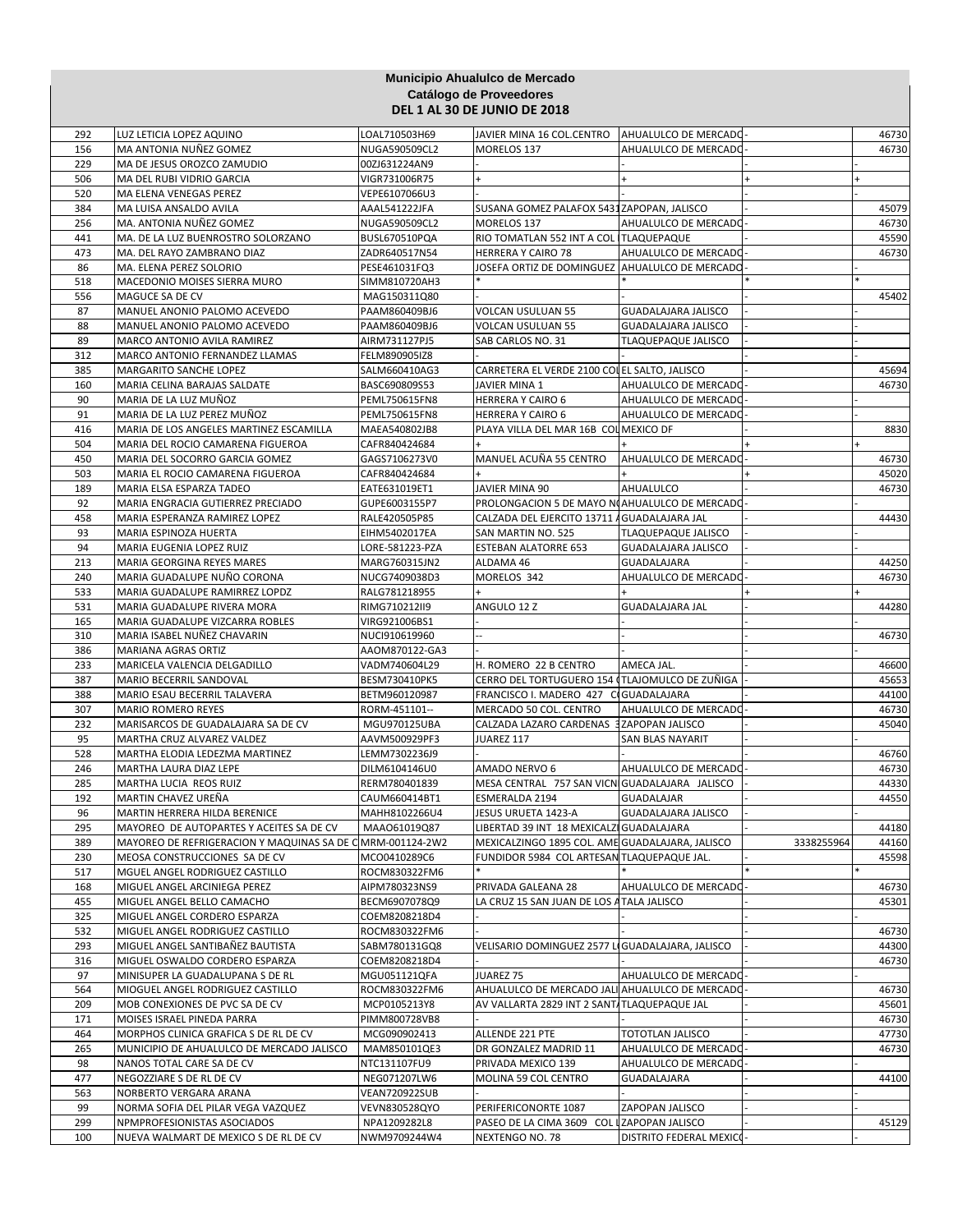|            |                                                                                         |                                | Municipio Ahualulco de Mercado                                     |                                            |                |
|------------|-----------------------------------------------------------------------------------------|--------------------------------|--------------------------------------------------------------------|--------------------------------------------|----------------|
|            |                                                                                         |                                | Catálogo de Proveedores                                            |                                            |                |
|            |                                                                                         |                                | <b>DEL 1 AL 30 DE JUNIO DE 2018</b>                                |                                            |                |
| 255        | NURP CONSTRUCTORA S DE RL DE CV                                                         | NCO111130NK5                   | JUAREZ 59<br>CENTRO                                                | AHUALULCO DE MERCADO-                      | 46730          |
| 472        | OFELIA ALVAREZ GRAGEDA                                                                  | AAGO470725BC3                  | EMILIO CARRANZA 227 COL CE AHUALULCO DE MERCADO                    |                                            | 46730          |
| 101        | OFFICE DEPOT MEXICO SA DE CV                                                            | ODM950324V2A                   | JUAN SALVADOR AGRAZ 101                                            | <b>DISTRITO FEDERAL</b>                    |                |
| 481        | OMAR AGUIRRE MENDOZA                                                                    | AUMO730202SY7                  | AV. GUADALAJARA 50 LA VENT ZAPOPAN JALISCO                         |                                            | 45221          |
| 102        | OMAR VILLA RODRIGUEZ                                                                    | VIRO840323346                  | ABASOLO NO. 62                                                     | AHUALULCO DE MERCADO-                      |                |
| 103<br>446 | OPENING BUSINESS COMERCIALIZADORA SA DE CV<br>OPERADORA DE FRANQUICIAS ALSEA SAPI DE CV | OBC100524622<br>OFA-9210138U1  | PEDRO LOZA NO. 731                                                 | <b>GUADALAJARA JALISCO</b>                 |                |
| 190        | OPERADORA OMX SA DE CV                                                                  | OOM960429832                   | PROLONGACION REFORMA 123 SANTA FE CUAJIMALPA DF                    |                                            | 5348           |
| 541        | ORGANISMO PUBLICO DESCENTRALIZADO HOSPITAL                                              | 0PO9704109Y3                   | CORONEL CALDERON 777 COL EGUADALAJARA JALISCO                      |                                            | 4280           |
| 522        | ORGANIZACION MUNDO INFANTIL INTERNACIONAL \$                                            | +OMI130211QR3                  |                                                                    |                                            |                |
| 390        | ORNELAS MAQUINAS DE COSER SA DE CV                                                      | OMC900613FY5                   | REVOLUCION 561 ANALCO                                              | <b>GUADALAJARA JALISCO</b>                 | 44450          |
| 419        | OSCAR DANIEL ARAMBULA LECHUGA                                                           | AALO891015KU5                  | CALZADA DE EJERCITO 1305 QUGUADALAJARA                             |                                            | 44430          |
| 391        | OSCAR GUTIERREZ SALCEDO                                                                 | GUSO-800425-3B3                | AV. DEL FEDERALISMO SUR 812 GUADALAJARA, JALISCO                   |                                            | 44190          |
| 188<br>290 | OSCAR RAFAEL GUEVARA RIVERA                                                             | GURO740405HA5                  | JUAREZ 328<br>ALVARO OBREGON 179                                   | ETZATLAN<br>AHUALULCO DE MERCADO           | 46500          |
| 294        | OSWALDO MANUEL HERNANDEZ RAMIREZ<br>PAGINA TRES SA                                      | HERO820627PY8<br>PTR980813TT8  | CALZADA DEL AGUILA 81 - Z CO GUADALAJARA                           |                                            | 46730<br>44190 |
| 105        | PANORAMA SA DE CV                                                                       | OAB830701NF1                   | J GUADALUPÉ ZUNO 2045                                              | <b>GUADALAJARA JALISCO</b>                 |                |
| 526        | PARTES, UNIDADES LUMINICAS Y HERRAJES NACIONA                                           | ++++++++++++                   |                                                                    |                                            |                |
| 392        | PATRICIA MARGARITA GONZALEZ SALAZAR                                                     | GOSP640611526                  | TAMAULIPAS 1293 COL SAN M GUADALAJARA JALISCO                      |                                            | 44260          |
| 106        | PATRICIA MIRELLA GUZMAN ACEVES                                                          | GUAP740430V75                  | HIDALGO 432                                                        | <b>TONALA JALISCO</b>                      |                |
| 167        | PEDRO DIAZ BOLAÑOS                                                                      | DIBP700104Q62                  | AV MEXICO 50 CENTRO                                                | AHUALULCO DE MERCADO-                      | 46730          |
| 155        | PEDRO NUÑO RODRIGUEZ                                                                    | NERP790310957                  | JUAREZ 59                                                          | AHUALULCO DE MERCADO                       | 46730          |
| 193<br>107 | PEDRO SANCHEZ MARTINEZ<br>PEREZ GONGORA Y ASOCIADOS SC                                  | SAMP491110970<br>PGA930201MI6  | CTO DE LAS FLORES 25<br>DR. COSS NO. 623 SUR                       | ZAPOAPN<br>MONTERREY NUEVO LEON            | 45202          |
| 108        | PEREZ GONGORA Y ASOCIADOS SC                                                            | PGA930201MI6                   | DR. COSS NO. 623 SUR                                               | MONTERREY NUEVO LEON                       |                |
| 440        | PEREZ OROZCO & ROBLES S.C.                                                              | POA111015HC6                   | PARQUE DE LAS ESTRELLAS 287 GUADALAJARA JALISCO                    |                                            | 44510          |
| 109        | PERJARUSA SA DE CV                                                                      | PER900508E74                   | <b>AGUSTIN RIVERA 90</b>                                           | LAGOS DE MORENO JAL                        |                |
| 393        | PETROMAX SA DE CV                                                                       | PET040903-DH1                  | AUTOPISTA GDL-ZAPOTLANEJO TONALA, JALISCO                          |                                            | 45400          |
| 546        | PINTASUR, S.A. DE C.V.                                                                  | PIN015079I3                    |                                                                    |                                            |                |
| 525        | PLASENCIA CAMIONES DE GUADALAJARA SA DE CV                                              | +++++++++++++                  |                                                                    |                                            |                |
| 110        | PLASTICOS RODOLFO MAJARRO SA DE CV                                                      | PRM0001178IA                   | CALZADA FEDERALISMO NO. 75 GUADALAJARA, JALISCO                    |                                            |                |
| 111<br>467 | PLAYERAS Y MAS SA DE CV<br>PORVEEDORA DE AUTOPARTES Y SERVICIOS SA DE CV PAS000505JC7   | PMA970108KX3                   | AV. MEXICO 2500<br><b>GANTE 19 COL AGUA AZUL</b>                   | GUADALAJARA JALISCO<br>GUADALAJARA JALISCO | 44430          |
| 112        | PRECATSI SA DE CV                                                                       | PER120918BV1                   | <b>CUBILETE NO. 2953-101</b>                                       | ZAPOPAN JALISCO                            |                |
| 555        | PREFABRICADOS MATERIALES Y PISOS SA DE CV                                               | PMP800611G46                   |                                                                    |                                            | 45230          |
| 394        | PREMIUM RESTAURANT BRANDS S DE RL DE CV                                                 | PRB100802-H20                  | PASEO DE LOS TAMARINDOS 40 MEXICO                                  |                                            | 5120           |
| 113        | PROMOCROM SA DE CV                                                                      | PRO121204CA7                   | <b>CUATITLAN NO. 684</b>                                           | ZAPOPAN JALISCO                            |                |
| 114        | PROTECNIA VESUBIO SC DE RL DE CV                                                        | PVE1208257S7                   | VOLCAN VESUBIO NO. 6570                                            | ZAPOPAN JALISCO                            |                |
| 468        | PROVEEDORA DE AUTOPARTES Y SERVICIOS SA DE C PAS0000505JC7                              |                                | GANTE 19 COL AGUA AZUL                                             | <b>GUADALAJARA JAL</b>                     | 44430          |
| 562        | PROVEEDORA DE EQUIPOS PARA ALUMBRADO S DE PEA031216LL8                                  |                                | PUERTO DE SAN BLAS 98 COL N ZAPOPAN                                |                                            | 45060          |
| 486<br>208 | PROYECISTAS EN CONSTRUCCION SA DE CV<br>PROYECTISTAS EN CONSTRUCCION SA DE CV           | PCO020619784<br>PCO020619784   | CARRETERA GUADALAJARA AM TALA<br>KM 46 CRUCERO TALA EL REFUITALA   |                                            | 45300<br>45300 |
| 115        | QUALITAS COMPAÑÍA DE SEGUROS SA DE CV                                                   | QCS931209G49                   | JOSE MARIA CASTORENA NO.42 MEXICO D.F.                             |                                            |                |
| 116        | R MOTORS SA DE CV                                                                       | RMO1104155B7                   | MANUEL J CLUTHIER NO. 476 ZAPOPAN JALISCO                          |                                            |                |
| 117        | RADIOMOVIL DIPSA SA DE CV                                                               | RDI841003QJ4                   | LAGO ZURICH NO. 245                                                | MEXICO D.F.                                |                |
| 159        | RAFAEL CORONA ANDRADE                                                                   | COAR560513VE1                  | AMADO NERVO 6 INT A                                                | AHUALULCO DE MERCADO                       | 46730          |
| 395        | RAFAEL EDUARDO ALVAREZ RAMIREZ                                                          | AARR8704066V4-                 |                                                                    |                                            |                |
| 235        | RAFAEL RODRIGUEZ LOPEZ                                                                  | ROLR670402IA6                  | ALVARO OBREGON 54                                                  | AHUALULCO DE MERCADO                       | 46730          |
| 118<br>558 | RAMON ROMERO CARDENAS<br>RAMON SALCIDO LEDEZMA                                          | ROCR390819K15<br>SALR540609K55 | INDEPENDENCIA NO. 218                                              | ETZATLAN JALISCO                           | 44360          |
| 396        | RANCHO AGRICOLA EL NOVILLERO SPR DE RL DE CV                                            | RAN150326-5YA                  | KM 11 CARRETERA AHUALULCO AHUALULCO DE MERCADO                     |                                            | 46730          |
| 119        | RANCHO LA TARJEA S DE PR DE RL                                                          | RAT0602247G0                   | CARR AHUALULCO ETZALAN KN AHUALULCO DE MERCADO                     |                                            |                |
| 479        | RASTRO GARIBAY SA DE CV                                                                 | RGA0605094Y9                   | CARRETERA EL REFUGIO SAN METZATLAN JALISCO                         |                                            | 46500          |
| 318        | RAUL RUELAS RODRIGUEZ                                                                   | RURR550211AP6                  | AVENIDA REVOLUCION 2123 LA GUADALAJARA JALISCO                     |                                            | 44800          |
| 551        | RAUL RUELAS RODRGUEZ                                                                    | +++++++++++++                  |                                                                    |                                            |                |
| 397        | REAL TONALTECAS SA DE CV                                                                | RTO030718-E84                  | AV TONALTECAS NTE 60 COL. C TONALA, JALISCO                        |                                            | 45400          |
| 120<br>311 | REBECA CASTILLO DIAZ<br>RED DISEÑA CONSULTORES S. DE R. L. DE C.V.                      | CADR740703KB5                  | CANAAN 3482<br>QUEBRADA 2637 BOSQUES DE GUADALAJARA                | GUADALAJARA JALISCO                        | 44540          |
| 398        | REFACCIONARIA ALCARAZ SA DE CV                                                          | RDC120625PL7<br>RAL860225R97   | AV LOS ANGELES 443 COL SAN GUADALAJARA                             |                                            | 44460          |
| 328        | REFACCIONARIA MARIO GARCIA SA DE CV                                                     | RMG860304Q92                   | DR PEREZ ARCE 27 GENERAL FGUADALAJARA                              |                                            | 44810          |
| 399        | REFACCIONARIA ROGELIO SA DE CV                                                          | RRO-791121-AX4                 |                                                                    |                                            |                |
| 331        | REFACCIONES NEZA SA DE CV                                                               | RNE960723BV7                   | AV RIO CONSULADO 1500 INT 1 DELEG GUSTAVO A MADER                  |                                            | 7870           |
| 457        | REFACCIONES Y ACOPLAMIENTOS SA DE CV                                                    | RAC821016TY0                   | CALZADA 5 DE FEBRERO 178 QU GUADALAJARA                            |                                            | 44430          |
| 456        | RENE VIRGEN ENRIQUEZ                                                                    | VIER650528HV6                  | VOCAN POPOCATEPTL 6558 INTZAPOPAN JALISCO                          |                                            | 45070          |
| 121        | RICARDO CORONA ORTIZ                                                                    | COOR650426DF0                  | MORELOS 184                                                        | AHUALULCO DE MERCADO                       |                |
| 315<br>122 | RICARDO VIZARRA PEREZ<br>RINES Y LLANTAS LOS ANGELES SA DE CV                           | VIPR630403PA9<br>RKA131209Q89  | JOSE MARIA MERCADO 212 INTAHUALULCO DE MERCADO-<br>LOS ANGELES 357 | GUADALAJARA JALISCO                        | 46730          |
| 484        | RITA MARIA NOELIA SANTOS ACEVEDO                                                        | SAAR740116LW9                  | TULIPAN 160 INTERIOR 5 A VIL TONALA JALISCO                        |                                            | 45403          |
| 261        | ROAD MACHINERY CO SA DE CV                                                              | RMA910702IW1                   | BOULEVARD MANUEL AVILA CA MEXICO DF                                |                                            | 11000          |
|            |                                                                                         |                                |                                                                    |                                            |                |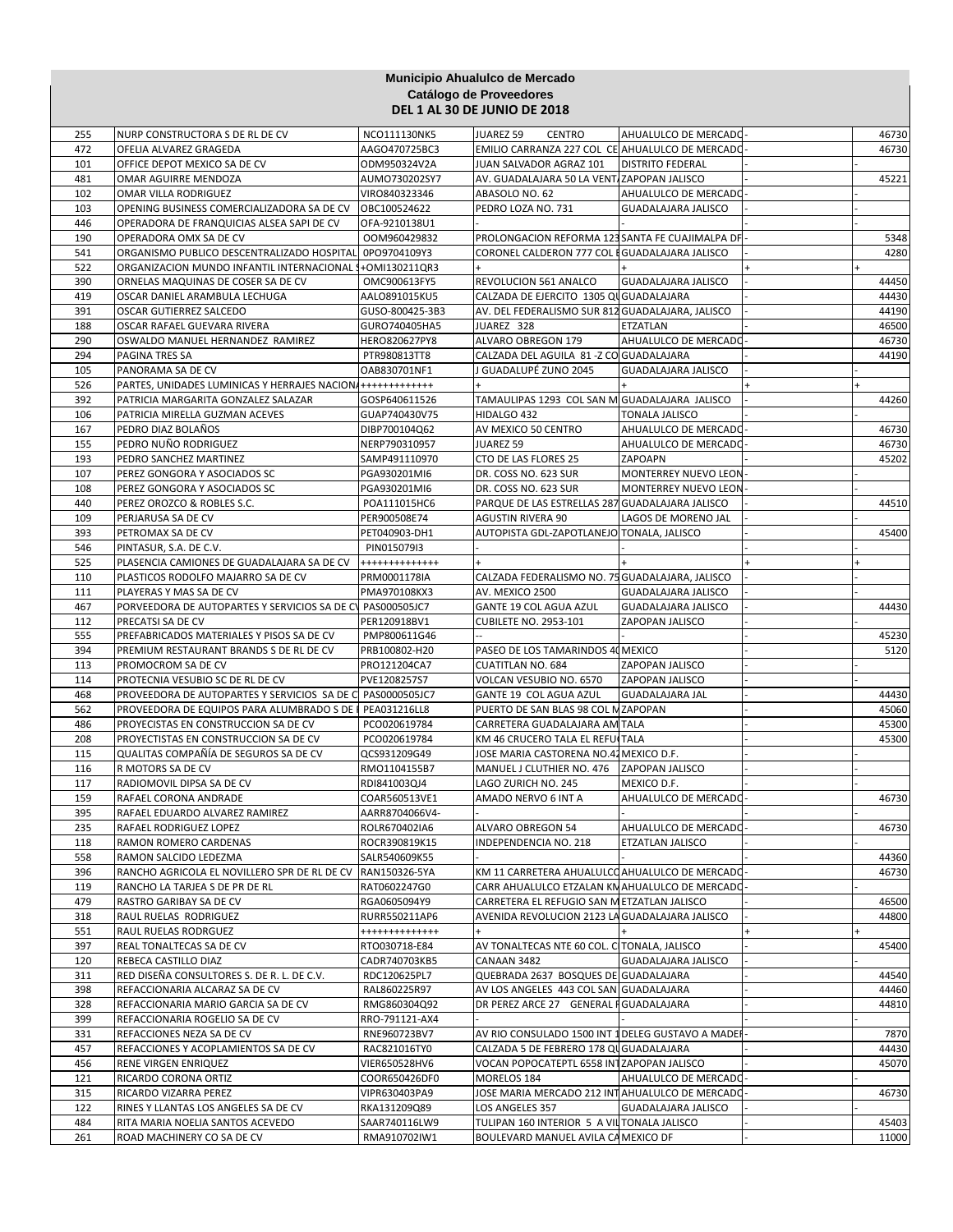|            |                                                                                                                          |                               | Municipio Ahualulco de Mercado                                                           |                            |              |                |  |  |
|------------|--------------------------------------------------------------------------------------------------------------------------|-------------------------------|------------------------------------------------------------------------------------------|----------------------------|--------------|----------------|--|--|
|            | Catálogo de Proveedores<br><b>DEL 1 AL 30 DE JUNIO DE 2018</b>                                                           |                               |                                                                                          |                            |              |                |  |  |
| 123        | ROBERTO ALVAREZ TAPIA                                                                                                    | AATR690327R90                 | SINALOA 65                                                                               | <b>SAN BLAS NAYARIT</b>    |              |                |  |  |
| 565        | ROBERTO DE JESUS OROZCO CERVANTES                                                                                        | PPCR5102076N5                 | PENSADOR MEXICANO 1270 CO GUADLAJAJARA                                                   |                            |              | 44410          |  |  |
| 459        | ROBERTO JIMENEZ JIMENEZ                                                                                                  | JIJR580607L6A                 | KM 5.63 CARRETARA AMECA A AMECA                                                          |                            |              | 46600          |  |  |
| 400        | RODOLFO CARLOS TORRES GUTIERREZ                                                                                          | TOGR850731NC7                 | MISION DE SAN IGNACIO 28 IN ZAPOPAN JALISCO                                              |                            |              | 45030          |  |  |
| 175        | ROGELIO SIRAHUEN II PALOMERA JIMENEZ                                                                                     | PAJR710217JQ3                 | <b>DONATO GUERRA 274</b>                                                                 | GUADALAJARA, JALISCO       | 36139563     | 44100          |  |  |
| 237        | ROQUE CALZADA LEPE                                                                                                       | CALR710809T10                 | JUAREZ 318 CENTRO                                                                        | AHUALULCO DE MERCADO       |              | 46730          |  |  |
| 482        | ROSARIO MENDOZA MACEDO                                                                                                   | MEMR531218RH2                 | AV INDUSTIRAL METALULRGICA ZAPOPAN                                                       |                            |              | 45130          |  |  |
| 258        | RUBEN LOMELI LOZA                                                                                                        | LOLR6501021A6                 | VENTURA ANAYA 518<br>AV MANUEL GOMEZ MORIN 59 TLAQUEPAQUE                                | <b>GUADALAJARA JAL</b>     |              | 44730          |  |  |
| 238<br>201 | RYPAOSA SA DE CV<br>SAFE REFACCIONES EUROPEAS SA DE CV                                                                   | RYP881005B11<br>SRE110418TL9  | NIÑOS HEROES 2987 LOC 4 JAI GUADALAJARA                                                  |                            |              | 45598<br>44520 |  |  |
| 435        | SALUD DIGNA PARA TODOS IAP                                                                                               | SDT031013132                  | PALIZA SUR 87                                                                            | <b>CENTRO</b>              |              | 8000           |  |  |
| 269        | SALVADOR ESTRADA GARCIA                                                                                                  | EAGS5706185Q1                 | CALLE ALVARO OBREGON 550 GUADALAJARA                                                     |                            |              | 44360          |  |  |
| 259        | SALVADOR GERARDO HURTADO MUÑOZ                                                                                           | HUMS761220EY9                 | RAMON CORONA 274 INT2 COL ETZATLAN JALISCO                                               |                            |              | 46500          |  |  |
| 124        | SALVADOR RAMIREZ ZEPEDA                                                                                                  | RAZS570724615                 | GUADALUPE VICTORIA NO. 7                                                                 | AHUALULCO DE MERCADO       |              |                |  |  |
| 537        | SALVADOR SAHAGUN GODINEZ                                                                                                 | *****************             |                                                                                          |                            |              |                |  |  |
| 125        | SANDRA JACQUELINE LOMELI GODINEZ                                                                                         | LOGS8003196Y7                 | PLAN DE SAN LUIS 3353                                                                    | TLAQUEPAQUE JALISCO        |              |                |  |  |
| 183        | SARA ELENA ESPARZA AVALOS                                                                                                | EAAS751011JC0                 |                                                                                          | AHUALULCO DE MERCADO       |              | 46730          |  |  |
| 126        | SARA GARCIA LUPERCIO                                                                                                     | GALS520922687                 | ZARAGOZA 242                                                                             | ETZATLAN JALISCO           |              |                |  |  |
| 521        | SAUL FRAGOZA GONZALEZ                                                                                                    | FAGS9810053C4                 |                                                                                          |                            |              |                |  |  |
| 336        | SECRETARIA DE DESARROLLO TERRITORIAL Y URBAN REE9804272F1                                                                |                               | FRAY ANTONIO ALCALDE 1918 GUADALAJARA                                                    |                            |              | 44270          |  |  |
| 174        | SECRETARIA DE PLANEACION, ADMINISTRACION Y FI SPC130227-L99                                                              |                               | PEDRO MORENO 281                                                                         | GUADALAJARA, JALISCO       |              | 44100          |  |  |
| 49         | SERGIO LUIS ESCAMILLA IÑIGUEZ                                                                                            | EAIS7306228P5                 | JUAN DE LA BARRERA 1776A                                                                 | <b>GUADALAJARA JALISCO</b> |              |                |  |  |
| 170        | SERGIO MEDINA RUBIO                                                                                                      | MERS820804FZA                 | ENRIQUE DIAZ DE LEON 1156 M GUADALAJARA                                                  |                            |              | 44260          |  |  |
| 127        | SERGIO RUELAS BOBADILLA                                                                                                  | RUBS710526FE9                 | CRUCERO CARRETERA A AMECAAHUALULCO DE MERCADO-                                           |                            |              |                |  |  |
| 505        | SERVIACERO ESPECIALES SA DE CV                                                                                           | SES7402068MS2                 |                                                                                          |                            |              |                |  |  |
| 275        | SERVICIO AUTOMOTRIZ BANDA SA DE CV                                                                                       | SAB130709QX0                  | MIGUEL RAMOS ARISPE 369 SU GUADALAJARA                                                   |                            |              | 44480          |  |  |
| 286        | SERVICIO AUTOMOTRIZ LINCE SA DE CV                                                                                       | SAL020411-R56                 | AV JUAN SEBASTIAN BACH 4825 ZAPOPAN, JALISCO                                             |                            |              | 45030          |  |  |
| 128        | SERVICIO COUNTRY SA DE CV                                                                                                | SCO801216TVO                  | AV. AMERICAS NO. 1166                                                                    | <b>GUADALAJARA JALISCO</b> |              |                |  |  |
| 496        | SERVICIO DE ADMINISTRACION Y ENAJENACION DE B SAE-030617-SV8                                                             |                               | AV. INSUGENTES SUR 1931 INT DE MEXICO                                                    |                            |              | 1020           |  |  |
| 401        | SERVICIO EL TACOTE SA DE CV                                                                                              | STA-040805-GT7                | MINA Y DURANGO S/N                                                                       | TECUALA, NAYARIT           |              | 63440          |  |  |
| 129        | SERVICIO MICHIFAZO SA DE CV                                                                                              | SMI971023AS2                  | DR. OLIVA 95                                                                             | AHUALULCO DE MERCADO       |              |                |  |  |
| 453        | SERVICIO PATRYBACH SA DE CV                                                                                              | SPA0302275M5                  | AV PATRIA 209 COL PRADOS DI ZAPOPAN JALISCO                                              |                            |              | 45030          |  |  |
| 154        | SERVICIO SIGLO XXI SA DE CV                                                                                              | SSX990909BW7                  | CARRETERA GUADLAJARA NOG ZAPOPAN JALISCO                                                 |                            |              | 46730          |  |  |
| 402        | SERVICIO TONALA SA DE CV                                                                                                 | STO940706-8B5                 | AV. TONALA 74 COL. CENTRO                                                                | TONALA, JAL                |              | 45400          |  |  |
| 494        | SERVICIOS IMAGENOLOGICOS DE OCCIDENTE SA DE (SIO-961106-VA3                                                              |                               | AV. LOPEZ MATEOS NORTE 104 GUADALAJARA, JALISCO                                          |                            |              | 44648          |  |  |
| 445        | SERVICIOS INTEGRALES DE TLAQUEPAQUE SA DE CV SIT060907-111                                                               |                               |                                                                                          |                            |              |                |  |  |
| 540        | SERVICIOS TECNICO AUTOMOTRICES TONALA SA DE STA0501198B5                                                                 |                               | AV RIO NILO 2997 LOMAS DE L TONALA JAL<br>NIÑOES HEROES 2281 COLO AN GUADALAJARA JALISCO |                            |              | 45418          |  |  |
| 146<br>403 | SERVICRECE & BIT SA DE CV<br>SERVIGAS LA CRUZ SA DE CV                                                                   | S&B0503157C0<br>SCR101006-UU5 | AV JUAREZ 890 COL. RANCHO DTONALA, JALISCO                                               |                            | 33-3792-0057 | 44160<br>45410 |  |  |
| 130        | SHEILA PUBLICIDAD SA DE CV                                                                                               | SPU131013DV0                  | <b>FLORENCIA 2842</b>                                                                    | <b>GUADALAJARA JALISCO</b> |              |                |  |  |
| 444        | SILAS ROCHA CASTILLEJA                                                                                                   | ROCS740510QE6                 |                                                                                          |                            |              |                |  |  |
| 212        | SILVERIO VIDRIO GARCIA                                                                                                   | VIGS590713A13                 | JPSE MARIA MERCADO 263                                                                   | AHUALULCO DE MERCADO       |              | 46730          |  |  |
| 404        | SKIP EDIFICACIONES S.A. DE C.V.                                                                                          | SED080712SJ7                  | EMILIANO ZAPATA 28 COL LAS TLAQUEPAQUE JALISCO                                           |                            |              | 45590          |  |  |
| 405        | SOCIEDAD ECOLOGICA PARA EL MANEJO DE RESIDUCEMR-100802-TA7                                                               |                               | AV. DEL PILAR 3010 PINAL DE LAZAPOPAN, JALISCO.                                          |                            |              | 48432          |  |  |
| 428        | SOCIEDAD ECOLOGICA PARA ELMANEJO DE RESIDUO EMR-100802-TA7                                                               |                               |                                                                                          |                            |              |                |  |  |
| 178        | SOCRATES OROZCO NUÑO                                                                                                     | OONS910927PL5                 | JOSEFA ORTIZ DE DOMINGUEZ                                                                | AHUALULCO DE MERCADO       |              | 46730          |  |  |
| 501        | SOFIA MENDOZA JIMENEZ                                                                                                    | MEJS750328KL3                 | JUAN MANUEL NO.625                                                                       | GUADALAJARA                |              | 44100          |  |  |
| 544        | SOFT & SAFE SYSTEMS SA DE CV                                                                                             | ++++++++++++                  |                                                                                          |                            |              |                |  |  |
| 131        | SUNLIGTH ONLY SA DE CV                                                                                                   | SON110708H76                  | CARR A ZALEA KM 3                                                                        | LA BARCA JAL               |              |                |  |  |
| 323        | SUPER SERVICIO 5 MINAS SA DE CV                                                                                          | SSC000222B86                  | EXTRAMUROS 201                                                                           | ETZATLAN JALISCO           |              | 46500          |  |  |
| 406        | SUPER SERVICIO LOS CAÑAVERALES SA DE CV                                                                                  | SSC070803-RKA                 | MARGEN IZQ. TALA TEUCHITLA TALA, JAL.                                                    |                            |              | 45300          |  |  |
| 407        | SUPERSERVICIO TALA SA DE CV                                                                                              | STA-100624-FP3                | CARRETERA A AMECA 6020 COLTALA, JALISCO                                                  |                            |              | 45308          |  |  |
| 332        | SYC MOTOR SA DE CV                                                                                                       | SMO810623HI5                  | CALZ. LAZARO CARDENAS 1962 GUADALAJARA                                                   |                            |              | 44900          |  |  |
| 144        | TELEFONOS DE MEXICO SAB DE CV                                                                                            | TME840315KT6                  | PARQUE VIA 198                                                                           | <b>MEXICO DF</b>           |              | 6500           |  |  |
| 535        | TERAPIAS INTEGRALES 2017                                                                                                 | ****************              |                                                                                          |                            |              |                |  |  |
| 408        | TERRASOLUCIONES DE IMPACTO SA DE CV                                                                                      | TIM150415GG4                  | FRANCISCO ROJAS GONZALEZ (GUADALAJARA                                                    |                            |              | 44600          |  |  |
| 438        | TIEMPO Y TECNOLOGIA SA DE CV                                                                                             | TTE990512QU0                  | AV NIÑOS HEROES 1102 COL M GUADALAJARA                                                   |                            |              | 44190          |  |  |
| 132        | TRACSA SAPI DE CV                                                                                                        | TRA800423S25                  | PERIFERICO SUR 7800                                                                      | TLAQUEPAQUE JALISCO        |              |                |  |  |
| 483        | TRACTO TRUCK Y AUTOPARTES EL TEPAME SA DE CV TTA020716278                                                                |                               | CARFRET. LIBRE A ZAPOTLANEJI TONALA JALISCO                                              |                            |              | 45424          |  |  |
| 476        | TRUC CONSTRUCTORES SA DE CV                                                                                              | TCO061107QQ5                  | LOPEZ COTILLA 1537 A                                                                     | GUADALAJARA JALISCO        |              | 44160          |  |  |
| 452        | TSKG HOLDING SA DE CV                                                                                                    | THO140516TI3                  | AV SANTA MARGARITA 3600 IN ZAPOPAN JALISCO                                               |                            |              | 45136          |  |  |
| 133        | TUBERIAS INDUSTRIALES SA DE CV                                                                                           | TIN8309193D1                  | LOS ANGELES 464                                                                          | GUADALAJARA JALISCO        |              |                |  |  |
| 412        | TUSKER S.A. DE C.V.                                                                                                      | TUS1411283I4                  | PRIVADA SAN ENRIQUE 2 NO. 1 CAMPO POLO CHAPALITA                                         |                            |              | 44500          |  |  |
| 409        | TUSKER SA DE CV                                                                                                          | TUS141128-3I4                 |                                                                                          |                            |              |                |  |  |
| 474        | UNIDAD DE PATOLOGIA CLINICA E IMAGENEOLOGIA UPC160629TT3                                                                 |                               | AV MEXICO 2341 COL LADRON GUADALARA JALISCO                                              |                            |              | 44600          |  |  |
| 420<br>507 | UNIDAD ESPECIALIZADA CONTRA INCENDIOS BRIGAD UEC12022467A<br>UNION DE NEGOCIOS MEXICO BRASIL SA DE RL DE CV+UNM1206055U1 |                               | AV MEXICO3370 ZONA B LOCAL GUADALAJARA JALISCO                                           |                            |              | 44670          |  |  |
| 134        | UNION GANADERA REGIONAL DE JALISCO                                                                                       | UGR6002266T9                  | HUASCATO NO. 915                                                                         | TLAQUEPAQUE JALISCO        |              |                |  |  |
| 317        | UNIVERISAD AUTONOMA DE GUADALAJARA AC                                                                                    | UAG7806127I8                  | AV PATRIA 1201 LOMAS DEL V/ZAPOPAN JALISCO                                               |                            |              | 45129          |  |  |
|            |                                                                                                                          |                               |                                                                                          |                            |              |                |  |  |